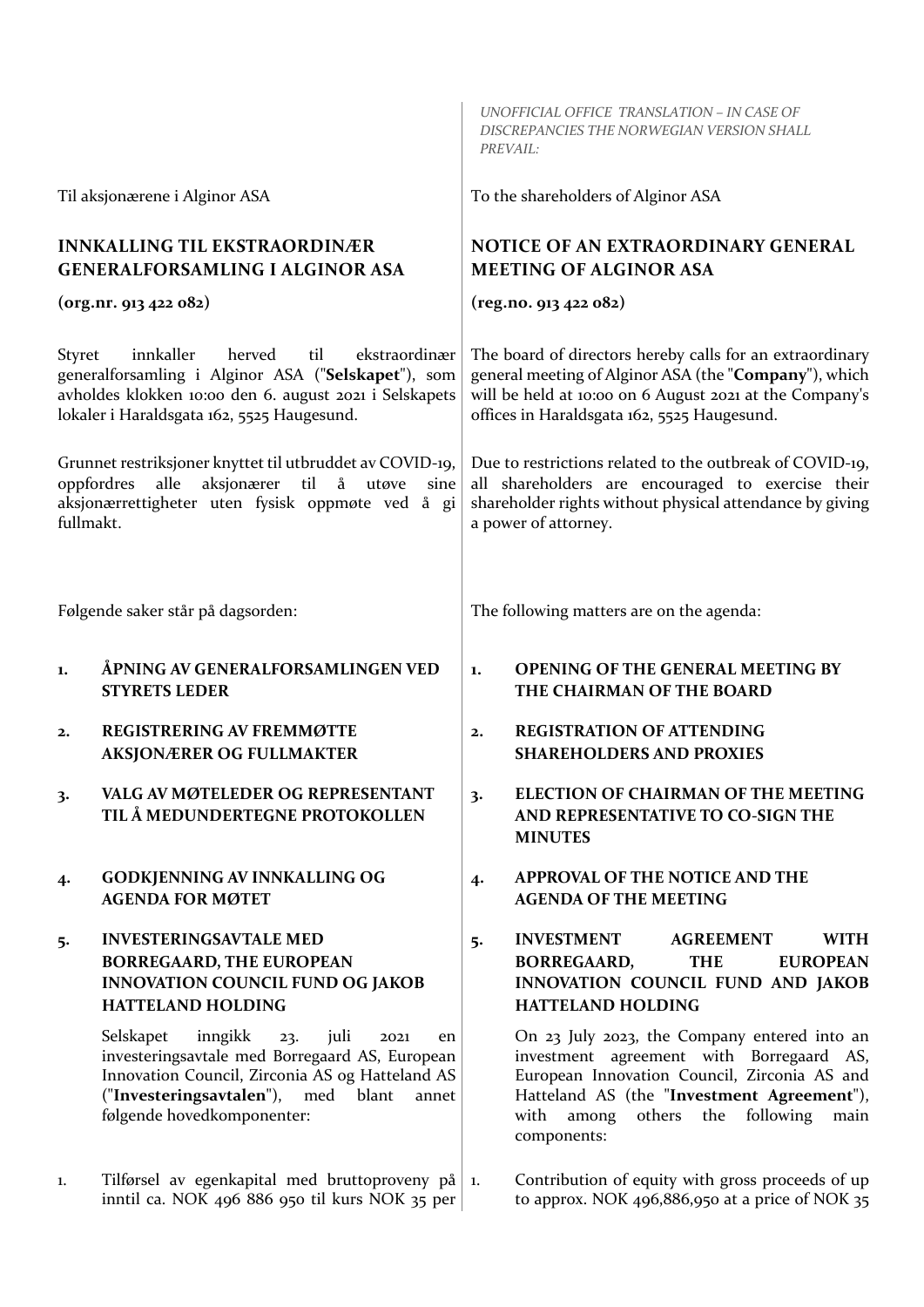aksje, fordelt over fire transjer som nærmere omtalt i agendapunkt 6, 7, 8 og 9 nedenfor.

- 2. Salg av 337 100 aksjer i Selskapet fra Zirconia AS til Borregaard AS til pris NOK 35 per aksje.
- 3. En planlagt exit gjennom notering av aksjene i Selskapet på eller omkring 20. juni 2024.

Med dette vurderer Alginor å ha sikret nødvendig kapital til å oppskalere sitt konsept for bioraffinering.

Som del av Investeringsavtalen har Selskapet utstedt visse inneståelser og garantier til European Innovation Council Fund, Borregaard AS og Jacob Hatteland Holding AS. Garantiene knytter seg i det vesentligste til fundamentale forhold ved aksjeutstedelsen og aksjene som skal leveres, samt til knyttet til overholdelse av nasjonale og internasjonale regelverk. Ved brudd på garantiene vil Selskapet være forpliktet seg til å erstatte ethvert direkte tap mv. lidt eller påført som følge av brudd på slike inneståelser og garantier.

Dersom det ikke er lovlig for Selskapet under gjeldende regler å betale erstatningen kontant, skal Selskapet kompensere tapet gjennom utstedelse av nye aksjer til European Innovation Council Fund, Borregaard AS og Jacob Hatteland Holding AS til en tegningskurs lik aksjenes pålydende med et slikt antall at det samlede antall aksjer utstedt i Transje A, Transje C og slike nyutstedte aksjer som eies av hver av European Innovation Council Fund, Borregaard AS og Jacob Hatteland Holding AS tilsvarer det antallet det hadde vært om aksjene utstedt i Transje A og Transje C hadde blitt utstedt til en tegningskurs som reflekterer "pre-money"-verdsettelsen av Selskapet før gjennomføringen av Transje A minus tapet påført European Innovation Council Fund, Borregaard AS og Jacob Hatteland Holding AS.

## **6. TRANSJE A - RETTET EMISJON MOT BORREGAARD AS, EUROPEAN INNOVATION COUNCIL FUND OG JAKOB HATTELAND HOLDING AS**

Transje A i Investeringsavtalen omfatter en emisjon med brutto proveny på NOK 231 201 950 per share, divided in four tranches as outlined in more detail in agenda items 6, 7, 8 and 9 below.

- 2. Sale of 337,100 shares in the Company from Zirconia AS to Borregaard AS at a price of NOK 35 per share.
- 3. A planned exit through listing of the shares in the Company on or around 20 June 2024.

With this, Alginor considers to have secured the necessary capital to upscale its concept for biorefining.

As part of the Investment Agreement, the Company has issued certain representations and warranties to the European Innovation Council Fund, Borregaard AS og Jacob Hatteland Holding AS. The warranties are primary related to fundamental issues connected to the share issuance and the shares delivered, plus to compliance with national and international laws and regulations. In the event of a warranty breach, the Company will be obliged to compensate any net direct losses etc, suffered or incurred as a result of a breach of such representation and warranties.

If it is not lawful for the Company under applicable laws to pay compensation in cash, the Company shall compensate the loss by issuing new shares to the European Innovation Council Fund, Borregaard AS and Jacob Hatteland Holding AS at a subscription price equaling the nominal value of the Company's shares in a number having as consequence that the aggregate number of the shares issued in Tranche A, Tranche C and such new issued Shares held by each of European Innovation Council Fund, Borregaard AS and/or Jacob Hatteland Holding AS respectively, equals the number it would have held if the shares issued in Tranche A and Tranche C would have been issued at a subscription price reflecting a premoney valuation of the Company prior to completion of Tranche A less the loss incurred by European Innovation Council Fund, Borregaard AS and/or Jacob Hatteland Holding AS.

## **6. TRANCHE A – PRIVATE PLACEMENT DIRECTED TOWARDS BORREGAARD AS, EUROPEAN INNOVATION COUNCIL FUND AND JAKOB HATTELAND HOLDING AS**

Tranche A in the Investment Agreement comprises a share issue with gross proceeds of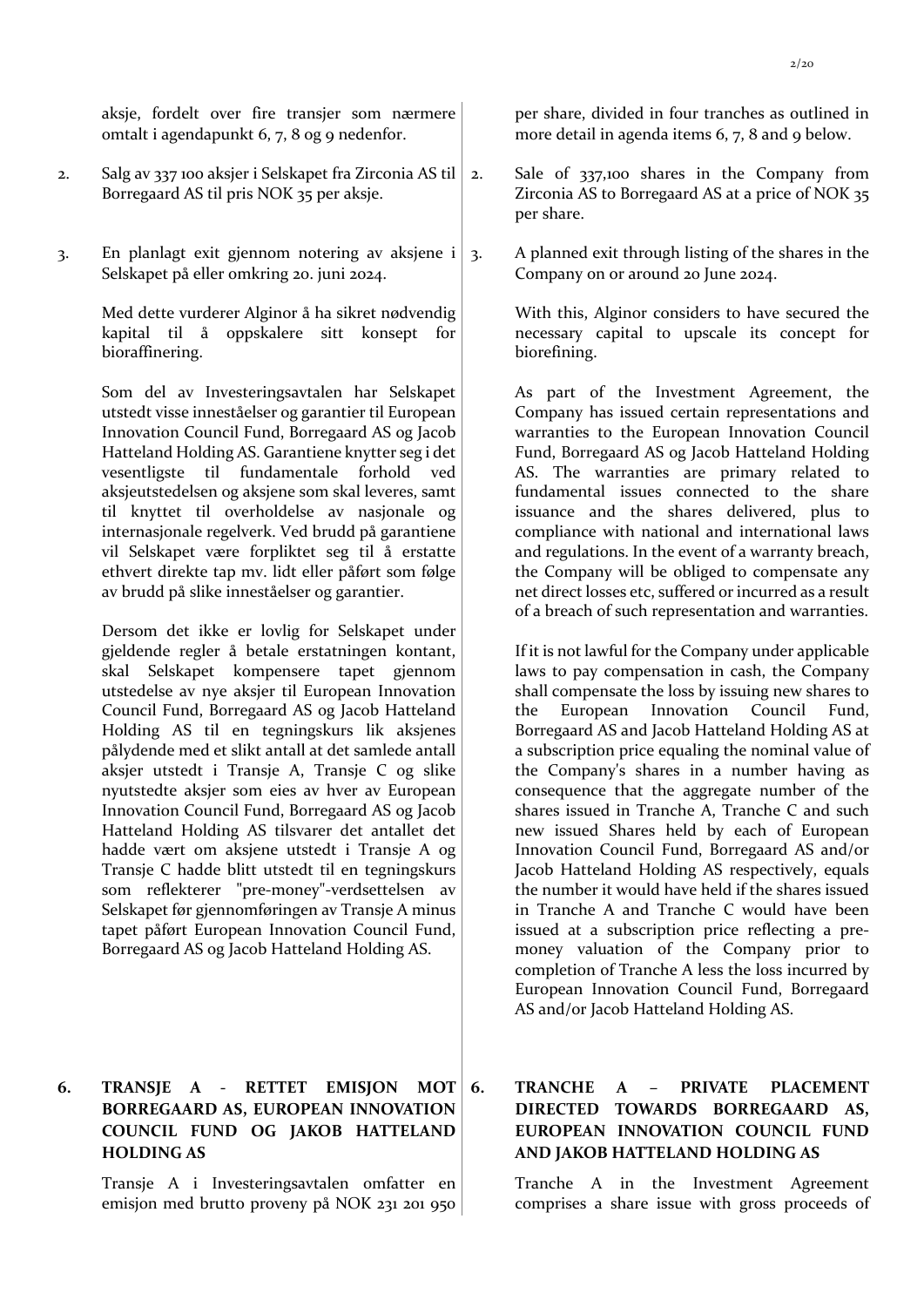til kurs NOK 35 per aksje rettet mot European Innovation Council Fund (NOK 109 000 150), Borregaard AS (NOK 97 201 650), og Jakob Hatteland Holding AS (NOK 25 000 150). Transje A skal gjennomføres så snart som mulig etter avholdelse av generalforsamlingen og senest 1. september 2021.

På denne bakgrunn foreslår styret at generalforsamlingen fatter følgende vedtak:

*1. Selskapets aksjekapital forhøyes med NOK 6 605 770 ved utstedelse av 6 605 770 nye aksjer hver pålydende NOK 1.*

*2. Tegningskurs er NOK 35 per aksje. 2. Subscription price is NOK 35 per share.*

- *3. De nye aksjene kan tegnes av European Innovation Council Fund med 3 114 290 aksjer, Borregaard AS med 2 777 190 aksjer, og Jakob Hatteland Holding AS med 714 290 aksjer.*
- *4. Aksjonærenes fortrinnsrett til tegning fravikes, jf. allmennaksjeloven §§ 10-4 og 10-5.*
- *5. Aksjene skal tegnes på særskilt tegningsblankett innen 30 dager etter generalforsamlingen.*
- *6. Aksjeinnskuddet gjøres opp ved kontant innbetaling til Selskapets emisjonskonto senest tre virkedager etter aksjetegningen.*
- *7. De nye aksjene gir fulle rettigheter, herunder rett til utbytte, fra registreringen av kapitalforhøyelsen i Foretaksregisteret.*
- *8. Vedtektenes § 4 endres slik at den gjengir aksjekapitalen og antall aksjer etter kapitalforhøyelsen, til å lyde som følger: "Selskapets aksjekapital er på kroner 12 463 185 fordelt på 12 463 185 aksjer".*
- *9. Kostnadene ved kapitalforhøyelsen anslås til NOK 2,500 000.*

### **7. TRANSJE B – OFFENTLIG EMISJON 7. TRANCHE B – PUBLIC OFFERING**

Transje B i Investeringsavtalen omfatter en offentlig emisjon med brutto proveny på inntil NOK 70 000 000 til kurs NOK 35 per aksje rettet mot Selskapets eksisterende aksjonærer med unntak av partene i Investeringsavtalen og deres nærstående, samt eksterne investorer. Transje B skal gjennomføres så

NOK 231,201,950 at a price of NOK 35 per share directed towards the European Innovation Council Fund (NOK 109,000,150), Borregaard AS (NOK 97,201,650), and Jakob Hatteland Holding AS (NOK 25,000,150). Tranche A shall be completed as soon as possible after the general meeting and no later than 1 September 2021.

On this basis, the board proposes that the general meeting makes the following resolution:

- *1. The Company's share capital is increased by NOK 6,605,770 by issuing 6,605,770 new shares each with a nominal value of NOK 1.*
- 
- *3. The new shares can be subscribed for by the European Innovation Council Fund with 3,114,290 shares, Borregaard AS with 2,777,190 shares, and Jakob Hatteland Holding AS with 714,290 shares.*
- *4. The shareholders' pre-emptive right to subscribe is waived, cf. the Public Limited Liability Companies Act Sections 10-4 and 10-5.*
- *5. The shares shall be subscribed for on a special subscription form within 30 days after the general meeting.*
- *6. The share contribution is settled by cash payment to the Company's share issue account no later than three business days after the share subscription.*
- *7. The new shares give full rights, including the right to dividends, from the registration of the capital increase in the Register of Business Enterprises.*
- *8. Section 4 of the articles of association is amended so that it cite the share capital and the number of shares after the capital increase, to read as follows: "The company's share capital is NOK 12,463,185 divided into 12,463,185 shares".*
- *9. The costs of the capital increase are estimated at NOK 2,500,000.*

Tranche B in the Investment Agreement comprises a public issue with gross proceeds of up to NOK 70,000,000 at a price of NOK 35 per share aimed at the Company's existing shareholders with the exception of the parties to the Investment Agreement and their affiliates, as well as external investors. Tranche B shall be completed as soon as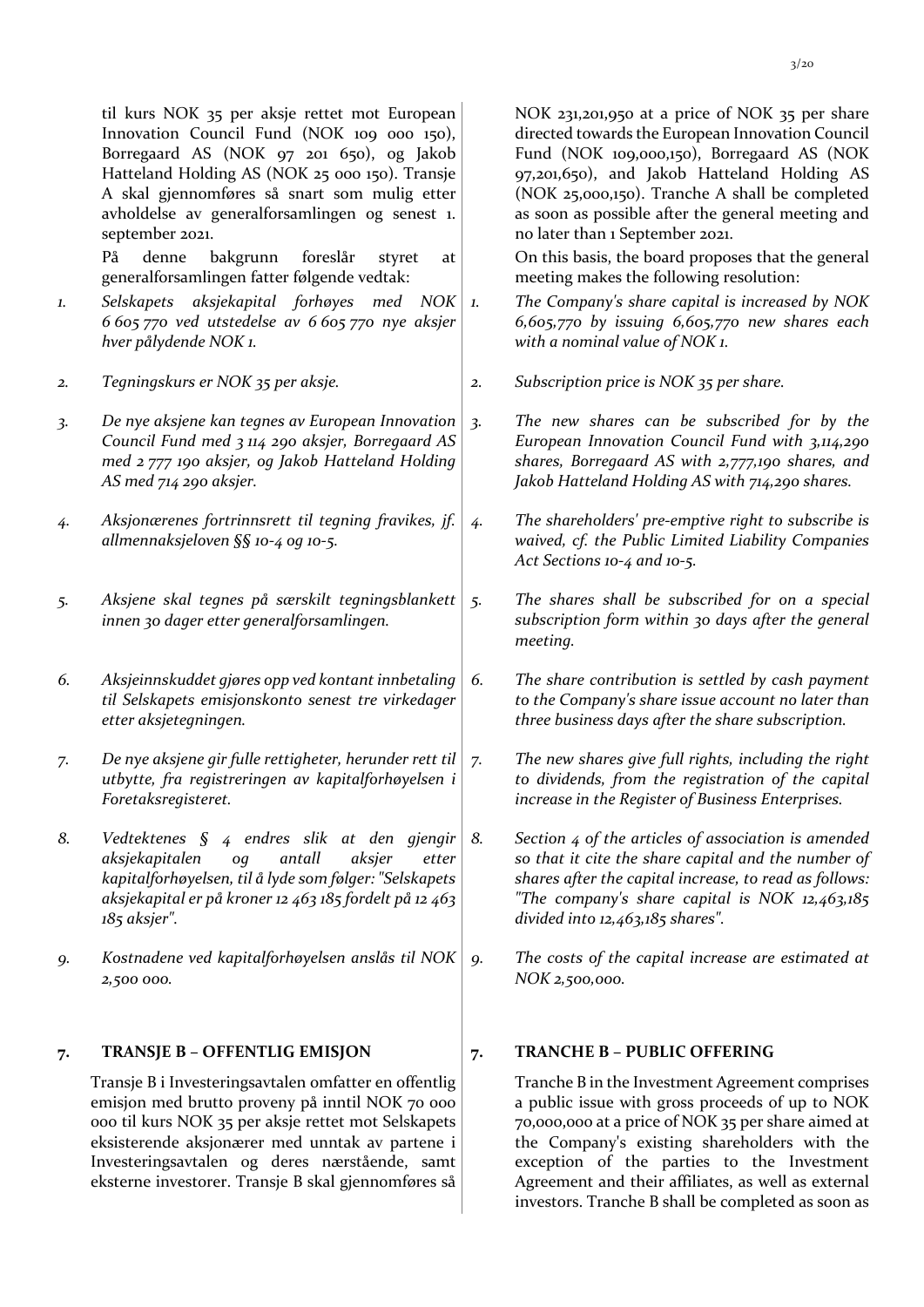snart som mulig etter gjennomføring av Transje A, og senest 30. april 2022.

Dersom Transje B ikke fulltegnes innen utløpet av tegningsperioden, vil styret kunne benytte styrefullmakt vedtatt i ordinær generalforsamling 9. juni 2021 til å utstede ytterligere aksjer på de betingelser og innen rammene som er satt for Transje B.

På denne bakgrunn foreslår styret at generalforsamlingen fatter følgende vedtak:

- *1. Selskapets aksjekapital forhøyes med minimum NOK 1 og maksimum NOK 2 000 000 ved utstedelse av minimum 1 og maksimum 2 000 000 nye aksjer hver pålydende NOK 1.*
- 
- *3. De nye aksjene kan tegnes av aksjonærer i Selskapet per 23. juli 2021 som registrert i VPS andre virkedag deretter (T+2) ("Skjæringstidspunktet") og som ikke er part i Investeringsavtalen eller nærstående til slik part som definert i Investeringsavtalen. Aksjonærer hjemmehørende i land hvor aksjetegningen er forbudt, eller for øvrig begrenset i lovgivningen i vedkommende land har ikke rett til å tegne aksjer. Ved overtegning skal aksjer fordeles basert på tegnernes forholdsmessige andel av aksjer i Selskapet på Skjæringstidspunktet. Aksjer som ikke tegnes av eksisterende aksjonærer i Selskapet kan tegnes av andre investorer, likevel slik at partene i Investeringsavtalen og deres nærstående som definert i Investeringsavtalen ikke kan tegne aksjer.*
- *4. Aksjonærenes fortrinnsrett til tegning fravikes, jf. allmennaksjeloven §§ 10-4 og 10-5.*
- *5. Tegningsperioden skal begynne andre virkedag etter at prospekt er registrert i Foretaksregisteret, jf. verdipapirhandelloven § 7-8, og utløpe tre uker etter denne datoen, likevel slik at tegningsperioden ikke i noe tilfelle kan utløpe senere enn 30. april 2022. Tegning av nye aksjer skal skje på særskilt tegningsblankett innen utløpet av tegningsperioden.*

possible after completion of Tranche A, and no later than 30 April 2022.

If Tranche B is not fully subscribe within the subscription period, the board may use the authorization adopted by the annual general meeting 9 June 2021 to resolve issuance of additional shares on the terms and within the limits that are set for Tranche B.

On this basis, the board proposes that the general meeting makes the following resolution:

- *1. The Company's share capital is increased by a minimum of NOK 1 and a maximum of NOK 2,000,000 by issuing a minimum of 1 and a maximum of 2,000,000 new shares, each with a nominal value of NOK 1.*
- *2. Tegningskurs er NOK 35 per aksje. 2. Subscription price is NOK 35 per share.*
	- *3. The new shares may be subscribed for by shareholders in the Company as of 23 July 2021 as registered in VPS the second business day thereafter (T+2) (the "Cut-off Date") and which are not a party to the Investment Agreement or an affiliate to such party as defined in the Investment Agreement. Shareholders domiciled in countries where subscription for shares is prohibited, or otherwise restricted by the legislation of the country in question, are not entitled to subscribe for shares. In the event of oversubscription, shares shall be distributed based on the subscribers' proportionate share of shares in the Company at the time of the Cut-off Date. Shares that are not subscribed for by existing shareholders in the Company can be subscribed for by other investors, however, so that the parties to the Investment Agreement and their affiliates as defined in the Investment Agreement cannot subscribe for shares.*
	- *4. The shareholders' pre-emptive right to subscribe is waived, cf. the Public Limited Liability Companies Act Sections 10-4 and 10-5.*
	- *5. The subscription period shall begin on the second business day after the prospectus has been registered in the Register of Business Enterprises, cf. section 7-8 of the Securities Trading Act, and expire three weeks after this date, however, so that the subscription period may in no case expire later than 30 April 2022. Subscription of new shares shall take place on a special subscription form before the end of the subscription period.*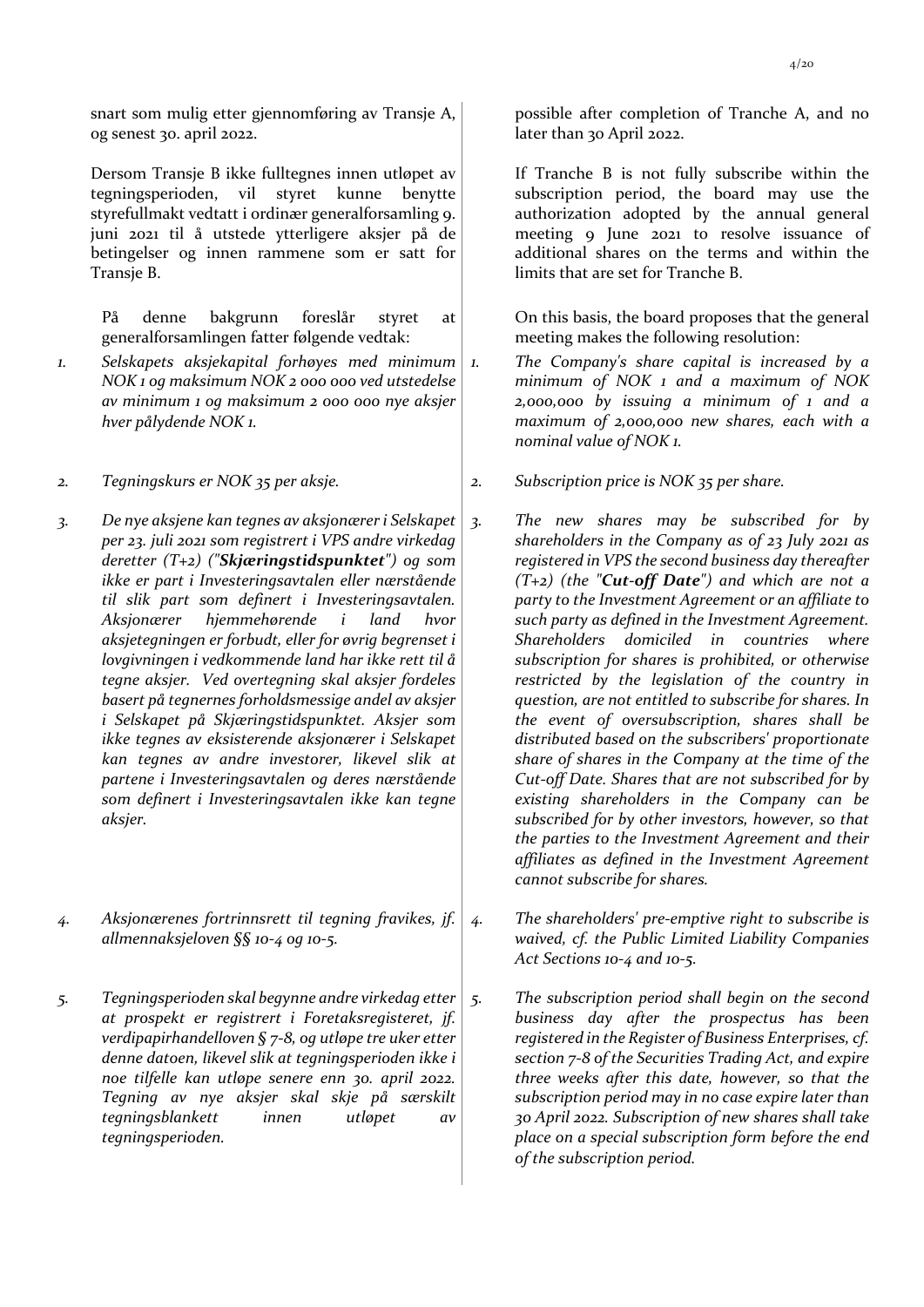- *6. Aksjeinnskuddet gjøres opp ved kontant innbetaling til Selskapets emisjonskonto senest syv virkedager etter utløp av tegningsperioden.*
- *7. De nye aksjene gir fulle rettigheter, herunder rett til utbytte, fra registreringen av kapitalforhøyelsen i Foretaksregisteret.*
- *8. Vedtektenes § 4 endres slik at den gjengir aksjekapitalen og antall aksjer etter kapitalforhøyelsen, til å lyde som følger (forutsatt at det ikke gjennomføres andre kapitalforhøyelser i Selskapet): "Selskapets aksjekapital er på minimum kroner 12 463 186 og maksimum kroner 14 463 185 fordelt på minimum 12 463 186 og maksimum 14 463 185 aksjer".*
- *9. Kostnadene ved kapitalforhøyelsen anslås til NOK 2,000 000.*
- *10. Dersom maksimumsbeløpet fastsatt i punkt 1 ikke tegnes innen utløpet av den tre ukers tegningsperioden angitt i punkt 5, kan styret benytte styrefullmakt vedtatt av ordinær generalforsamling 9. juni 2021 til å vedta ytterligere kapitalforhøyelser til tegningskurs NOK 35 per aksje til tegnere som angitt i punkt 3 inntil det samlede maksimumsbeløpet i punkt 1 er tegnet. Tegningsperioden kan ikke utløpe senere enn 30. april 2022.*

## **8. TRANSJE C - RETTET EMISJON MOT BORREGAARD AS OG EUROPEAN INNOVATION COUNCIL FUND**

Transje C i Investeringsavtalen omfatter en emisjon med brutto proveny på inntil NOK 70 000 000 rettet mot European Innovation Council Fund og Borregaard AS.

Dersom Transje B ikke blir fulltegnet har hver av European Innovation Council Fund og Borregaard AS i Investeringsavtalen forpliktet seg til å ikke tegne flere aksjer enn at eierandel i Selskapet vil være på 24,99 % hver etter gjennomføring av Transje C.

Transje C skal gjennomføres så snart Transje B er gjennomført og senest innen 31. mai 2022, likevel slik at dersom noen av garantiene som Selskapet har gitt til EIC og Borregaard AS i Investeringsavtalen er brutt kan de avstå fra å gjennomføre Transje C.

- *6. The share contribution is settled by cash payment to the Company's share issue account no later than seven business days after the end of the subscription period.*
- *7. The new shares give full rights, including the right to dividends, from the registration of the capital increase in the Register of Business Enterprises.*
- *8. Section 4 of the articles of association is amended so that it cites the share capital and the number of shares after the capital increase, to read as follows (provided that no other capital increases are carried out in the Company): "The company's share capital is minimum NOK 12,463,186 and maximum NOK 14,463,185 divided into minimum 12 463 186 and maximum 14 463 185 shares ".*
- *9. The costs of the capital increase are estimated at NOK 2,000,000.*
- *10. If the maximum amount set out in section 1 is not subscribed within expiry of the three week subscription period set out in section 5, the board may use the authorization adopted by the annual general meeting 9 June 2021 to resolve additional share capital increases at a subscription price of NOK 35 per share towards subscribers as set out in section 3 until the maximum amount set out in 1 has been subscribed. The subscription period may not expire later than 30 April 2022.*

## **8. TRANCHE C – PRIVATE PLACEMENT DIRECTED TOWARDS BORREGAARD AS AND EUROPEAN INNOVATION COUNCIL FUND**

Tranche C in the Investment Agreement includes a share issue with gross proceeds of up to NOK 70,000,000 directed towards at the European Innovation Council Fund and Borregaard AS.

If Tranche B is not fully subscribed, each of the European Innovation Council Fund and Borregaard AS has undertaken in the Investment Agreement not to subscribe for more shares than that the ownership interest in the Company will be 24.99% each after the completion of Tranche C.

Tranche C shall be completed as soon as Tranche B has been completed and no later than 31 May 2022, provided however that if any of the warranties the Company has provided to EIC and Borregaard AS in the Investment Agreement is breached, they may choose not to carry out Tranche C.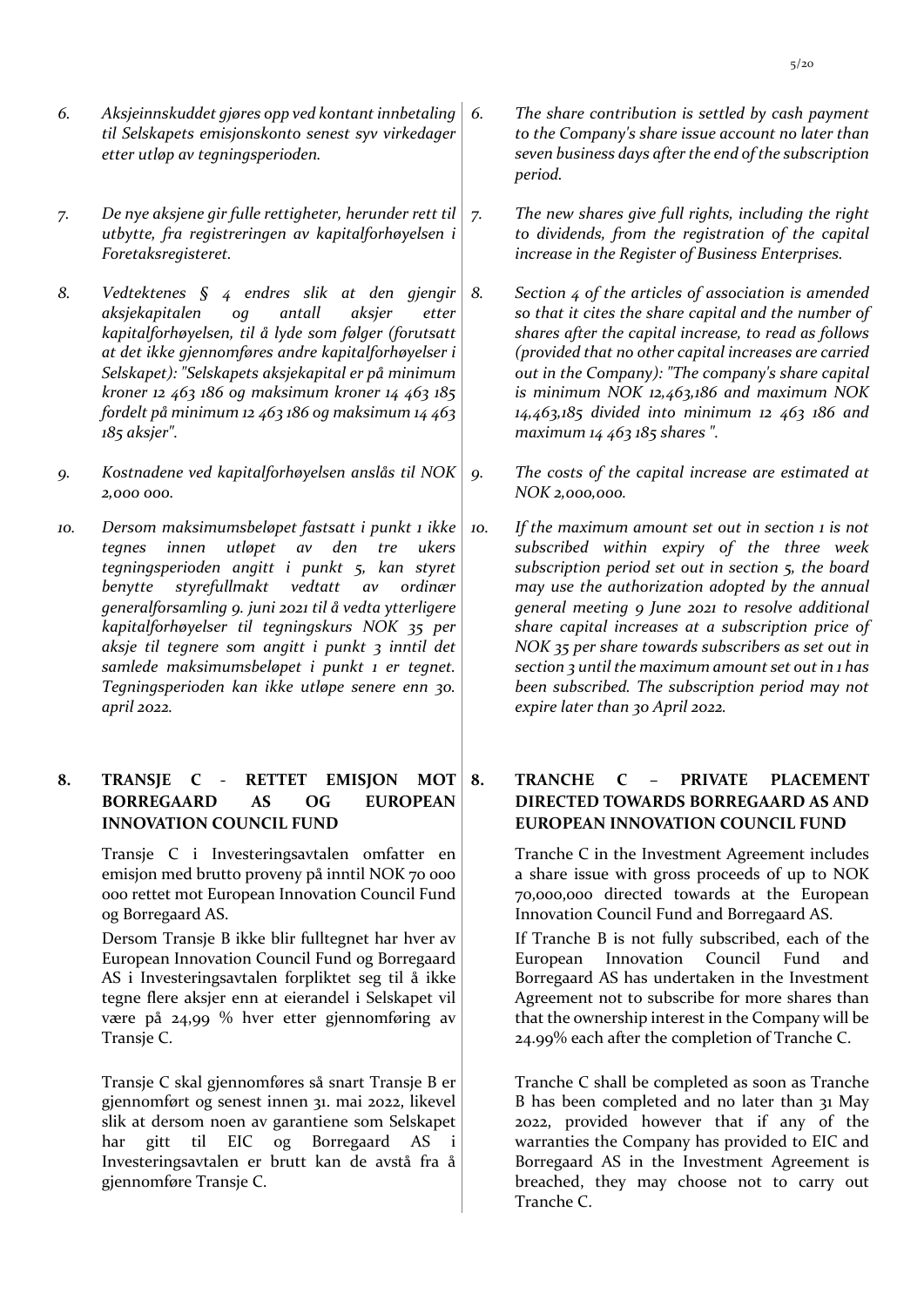På denne bakgrunn foreslår styret at generalforsamlingen fatter følgende vedtak:

- *1. Selskapets aksjekapital forhøyes med minimum NOK 2 og maksimum NOK 2 000 000 ved utstedelse av minimum 2 og maksimum 2 000 000 nye aksjer hver pålydende NOK 1.*
- 
- *3. De nye aksjene kan tegnes av European Innovation Council Fund med minimum 1 og maksimum 1 000 000 aksjer og av Borregaard AS med minimum 1 og maksimum 1 000 000 aksjer.*
- *4. Aksjonærenes fortrinnsrett til tegning fravikes, jf. allmennaksjeloven §§ 10-4 og 10-5.*
- *5. Aksjene skal tegnes på særskilt tegningsblankett innen 31. mai 2022.*
- *6. Aksjeinnskuddet gjøres opp ved kontant innbetaling til Selskapets emisjonskonto senest tre virkedager etter aksjetegningen.*
- *7. De nye aksjene gir fulle rettigheter, herunder rett til utbytte, fra registreringen av kapitalforhøyelsen i Foretaksregisteret.*
- *8. Vedtektenes § 4 endres slik at den gjengir aksjekapitalen og antall aksjer etter kapitalforhøyelsen, til å lyde som følger (forutsatt at det ikke gjennomføres andre kapitalforhøyelser i Selskapet): "Selskapets aksjekapital er på minimum kroner 12 463 187 og maksimum kroner 16 463 185 fordelt på minimum 12 463 187 og maksimum 16 463 185 aksjer".*
- *9. Kostnadene ved kapitalforhøyelsen anslås til NOK 1,000,000.*

#### **9. TRANSJE D - RETTET EMISJON MOT BORREGAARD AS**

Transje D i Investeringsavtalen omfatter en emisjon med brutto proveny på inntil NOK 125 685 000 rettet mot Borregaard AS. Tegningskursen skal være NOK 35 om tegning skjer før eller på 30. april 2023 og NOK 36,75 om tegning skjer etter 30. april 2023.

On this basis, the board proposes that the general meeting makes the following resolution:

- *1. The Company's share capital is increased by a minimum of NOK 2 and a maximum of NOK 2,000,000 by issuing a minimum of 2 and a maximum of 2,000,000 new shares, each with a nominal value of NOK 1.*
- *2. Tegningskurs er NOK 35 per aksje. 2. Subscription price is NOK 35 per share.*
	- *3. The new shares may be subscribed for by the European Innovation Council Fund with a minimum of 1 and a maximum of 1,000,000 shares and by Borregaard AS with a minimum of 1 and a maximum of 1,000,000 shares.*
	- *4. The shareholders' pre-emptive right to subscribe is waived, cf. the Public Limited Liability Companies Act Sections 10-4 and 10-5.*
	- *5. The shares shall be subscribed for on a special subscription form by 31 May 2022.*
	- *6. The share contribution is settled by cash payment to the Company's share issue account no later than three business days after the share subscription.*
	- *7. The new shares give full rights, including the right to dividends, from the registration of the capital increase in the Register of Business Enterprises.*
	- *8. Section 4 of the articles of association is amended so that it reproduces the share capital and the number of shares after the capital increase, to read as follows (provided that no other capital increases are carried out in the Company): "The company's share capital is minimum NOK 12,463,187 and maximum NOK 16,463 185 divided into minimum 12 463 187 and maximum 16 463 185 shares ".*
	- *9. The costs of the capital increase are estimated at NOK 1,000,000.*

### **9. TRANCHE D – PRIVATE PLACEMENT DIRECTED TOWARDS BORREGAARD AS**

Tranche D in the Investment Agreement includes a share issue with gross proceeds of up to NOK 125,685,000 directed at Borregaard AS. The subscription price shall be NOK 35 if subscription takes place on or before 30 April 2023 and NOK 36.75 if subscription takes place after 30 April 2023.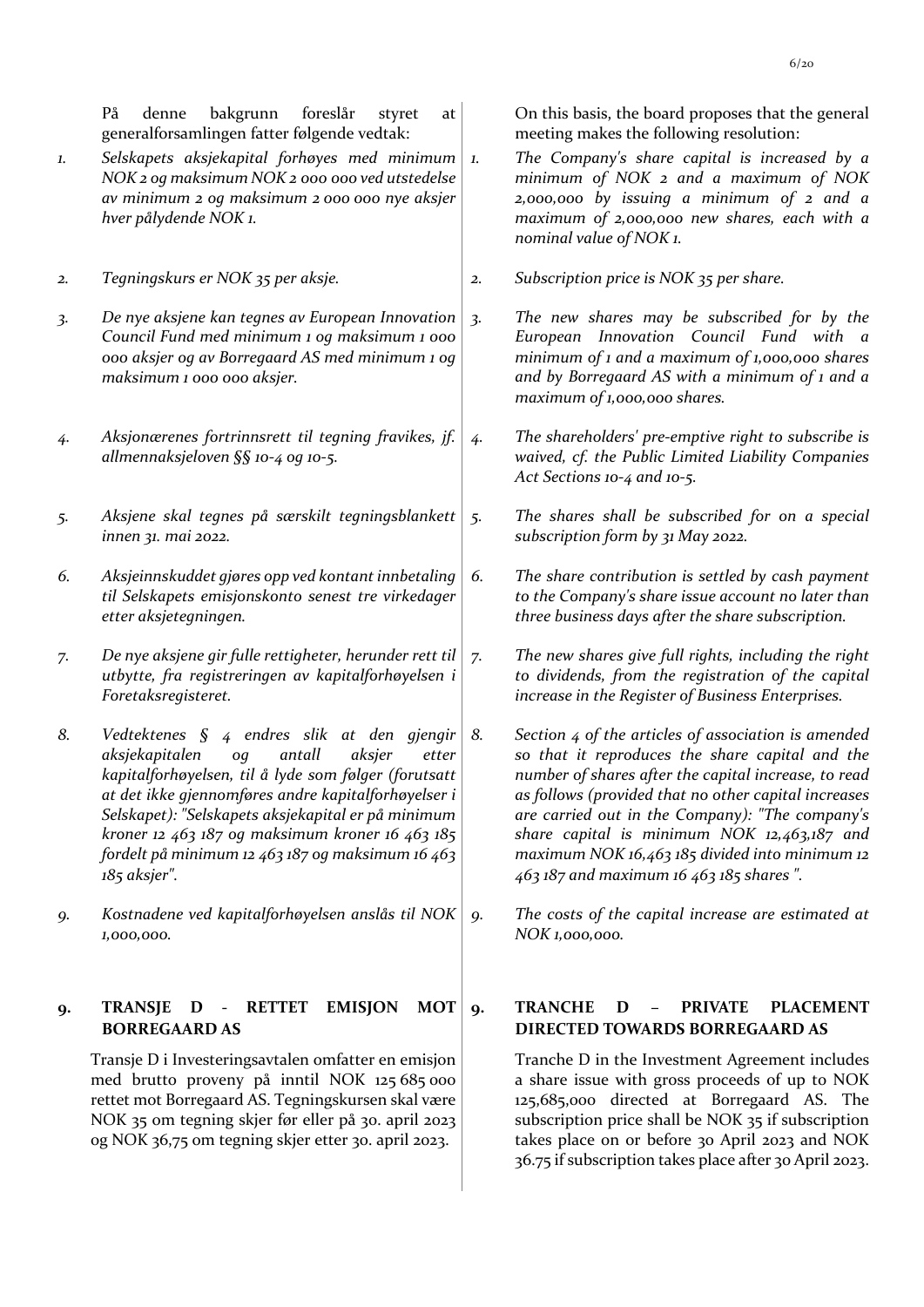Dersom Transje B ikke blir fulltegnet, har Borregaard AS i Investeringsavtalen forpliktet seg til å ikke tegne flere aksjer enn at eierandelen i Selskapet vil være på 35 % på fullt utvannet basis (hensyntatt eventuelle ikke utøvde tegningsretter) etter gjennomføring av Transje D.

Transje D skal gjennomføres innen 30. april 2024.

Dersom Transje C tegnes av European Innovation Council Fund og Borregaard AS og Borregaard AS ikke tegner og innbetaler Transje D, skal Borregaard AS etter Investeringsavtalen betale til Selskapet et "break fee" i form av et kontantbeløp tilsvarende fem prosent av det beløp som skal tegnes i Transje D som nærmere regulert i Investeringsavtalen, oppad begrenset til NOK 5 985 000.

På denne bakgrunn foreslår styret at generalforsamlingen fatter følgende vedtak:

- *1. Selskapets aksjekapital forhøyes med minimum NOK 1 og maksimum NOK 3 420 000 ved utstedelse av minimum 1 og maksimum 3 420 000 nye aksjer hver pålydende NOK 1.*
- *2. Tegningskurs er NOK 35 per aksje dersom aksjetegning skjer på eller før 30. april 2023 og NOK 36,75 dersom aksjetegning skjer 1. mai 2023 eller senere.*
- 
- *4. Aksjonærenes fortrinnsrett til tegning fravikes, jf. allmennaksjeloven §§ 10-4 og 10-5.*
- *5. Aksjene skal tegnes på særskilt tegningsblankett innen 30. april 2024.*
- *6. Aksjeinnskuddet gjøres opp ved kontant innbetaling til Selskapets emisjonskonto senest tre virkedager etter aksjetegningen.*
- *7. De nye aksjene gir fulle rettigheter, herunder rett til utbytte, fra registreringen av kapitalforhøyelsen i Foretaksregisteret.*
- *8. Vedtektenes § 4 endres slik at den gjengir aksjekapitalen og antall aksjer etter kapitalforhøyelsen, til å lyde som følger (forutsatt*

If Tranche B is not fully subscribed, Borregaard AS has undertaken in the Investment Agreement not to subscribe for more shares than that the ownership interest in the Company will be 35% on a fully diluted basis (taking into account any unexercised warrants) after completion of Tranche D.

Tranche D shall be completed by 30 April 2024.

If Tranche C is subscribed by European Innovation Council Fund and Borregaard AS, and Borregaard AS does not fully subscribe and pay Tranche D, then Borregaard AS shall pursuant to the Investment Agreement pay to the Company a break fee in an amount of five per cent of the amount contemplated to be subscribed under Tranche D as further set out in the Investment Agreement, limited upwards to NOK 5,985,000.

On this basis, the board proposes that the general meeting makes the following resolution:

- *1. The Company's share capital is increased by a minimum of NOK 1 and a maximum of NOK 3,420,000 by issuing a minimum of 1 and a maximum of 3,420,000 new shares, each with a nominal value of NOK 1.*
- *2. Subscription price is NOK 35 per share if the share subscription takes place on or before 30 April 2023 and NOK 36.75 if the share subscription takes place on 1 May 2023 or later.*
- *3. De nye aksjene kan tegnes av Borregaard AS. 3. The new shares may be subscribed for by Borregaard AS.*
	- *4. The shareholders' pre-emptive right to subscribe is waived, cf. the Public Limited Liability Companies Act Sections 10-4 and 10-5.*
	- *5. The shares shall be subscribed for on a special subscription form by 30 April 2024.*
	- *6. The share contribution is settled by cash payment to the Company's share issue account no later than three business days after the share subscription.*
	- *7. The new shares give full rights, including the right to dividends, from the registration of the capital increase in the Register of Business Enterprises.*
	- *8. Section 4 of the articles of association is amended so that it cites the share capital and the number of shares after the capital increase, to read as follows*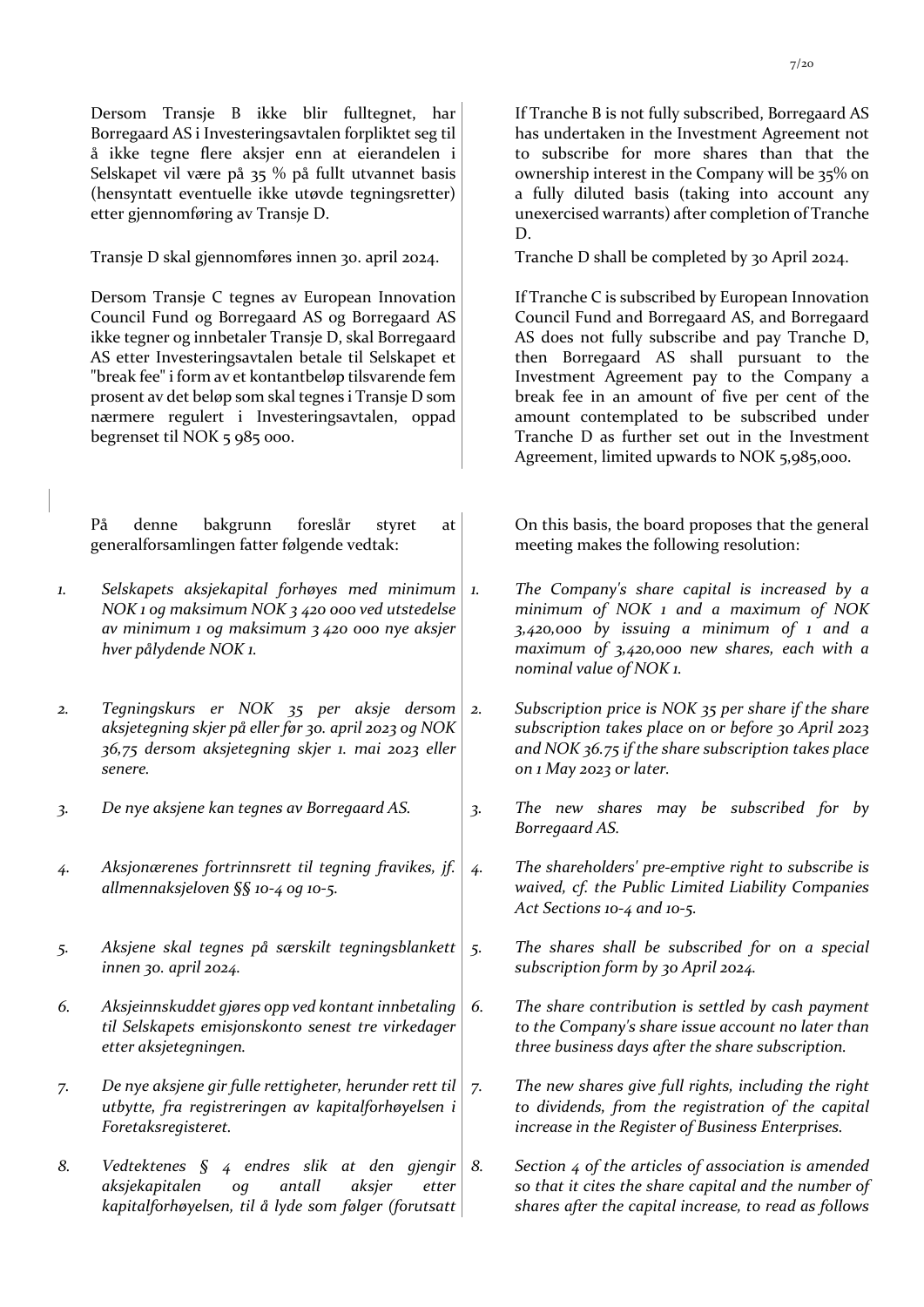*at det ikke gjennomføres andre kapitalforhøyelser i Selskapet): "Selskapets aksjekapital er på minimum kroner 12 463 188 og maksimum kroner 19 883 185 fordelt på minimum 12 463 188 og maksimum 19 883 185 aksjer".* 

*9. Kostnadene ved kapitalforhøyelsen anslås til NOK 100 000.*

### **10. UTSTEDELSE AV FRITTSTÅENDE TEGNINGSRETTER (WARRANTS)**

Styret foreslår at det utstedes frittstående tegningsretter til nøkkelansatte, utvalgte styremedlemmer og andre ansatte for å insentivere fortsatt ansettelse og/eller bidrag i en svært viktig periode for Selskapet. Størrelsene angitt under, medregnet utestående frittstående tegningsretter på tidspunktet for generalforsamlingen, tilsvarer ca. 10 % av utestående aksjer etter gjennomføring av Transje A til C av de planlagte kapitalutvidelsene, hvilket oppfyller European Innovation Council Funds investeringsvilkår.

De frittstående tegningsrettene skal utstedes i to runder.

Den første runden gjennomføres samtidig som Transje A og utgjør 505 000 tegningsretter ("**Runde 1**"). Den andre runden gjennomføres etter Transje B, og utgjør inntil 440 000 tegningsretter ("**Runde 2**"), likevel slik at antallet skal nedjusteres forholdsmessig dersom Transje B ikke fulltegnes slik at det samlede antall tegningsretter i Runde 1 og Runde 2 ikke overstiger 10 % av aksjekapitalen etter gjennomføring av Transje A, B og C.

På denne bakgrunn foreslår styret at generalforsamlingen fatter følgende vedtak:

### **10.1 Runde 1 10.1 Round 1**

- *1. Selskapet utsteder totalt 505 000 frittstående tegningsretter, som hver gir rett til å kreve utstedt én aksje i Selskapet.*
- *2. Tegningsretter kan tegnes av følgende ansatte og styremedlemmer per dato for generalforsamling:* 
	- *a. Kjetil Rein med 50,000 tegningsretter, på vegne av Innovatech AS*
	- *b. Haakon Simonsen Farstadvoll med 50,000 tegningsretter, på vegne av Farstadvoll Invest AS*

*(provided that no other capital increases are carried out in the Company): "The company's share capital is [minimum NOK 12,463,188 and maximum NOK 19,883 185] divided into [minimum 12 463 188 and maximum 19 883 185] shares ".*

*9. The costs of the capital increase are estimated at NOK 100,000.*

#### **10. ISSUANCE OF WARRANTS**

The board of directors proposes that warrants be issued to key employees, selected board members and other employees in order to incentivize continued employment and/or contribution during a very important period for the Company. The amounts stated below, including outstanding warrants at the time of the general meeting, correspond to approx. 10% of outstanding shares after completion of Tranche A through C of the planned capital increases, which meets the European Innovation Council Fund's investment terms.

The warrants shall be issued in two rounds.

The first round is carried out at the same time as Tranche A and amounts to 505,000 warrants ("**Round 1**"). The second round is carried out after Tranche B, and amounts to up to 440,000 warrants ("**Round 2**"), however, so that the number must be adjusted downwards proportionally if Tranche B is not fully subscribed so that the total number of warrants in Round 1 and Round 2 does not exceed 10% of the share capital after completion of Tranche A, B and C.

On this basis, the board proposes that the general meeting makes the following resolutions:

- *1. The Company issues a total of 505 000 warrants, each of which gives the right to demand the issue of one share in the Company.*
- *2. Warrants may be subscribed by the following employees and board members as of the date of the general meeting:*
	- *a. Kjetil Rein with 50,000 warrants, on behalf of Innovatech AS*
	- *b. Haakon Simonsen Farstadvoll with 50,000 warrants, on behalf of Farstadvoll Invest AS*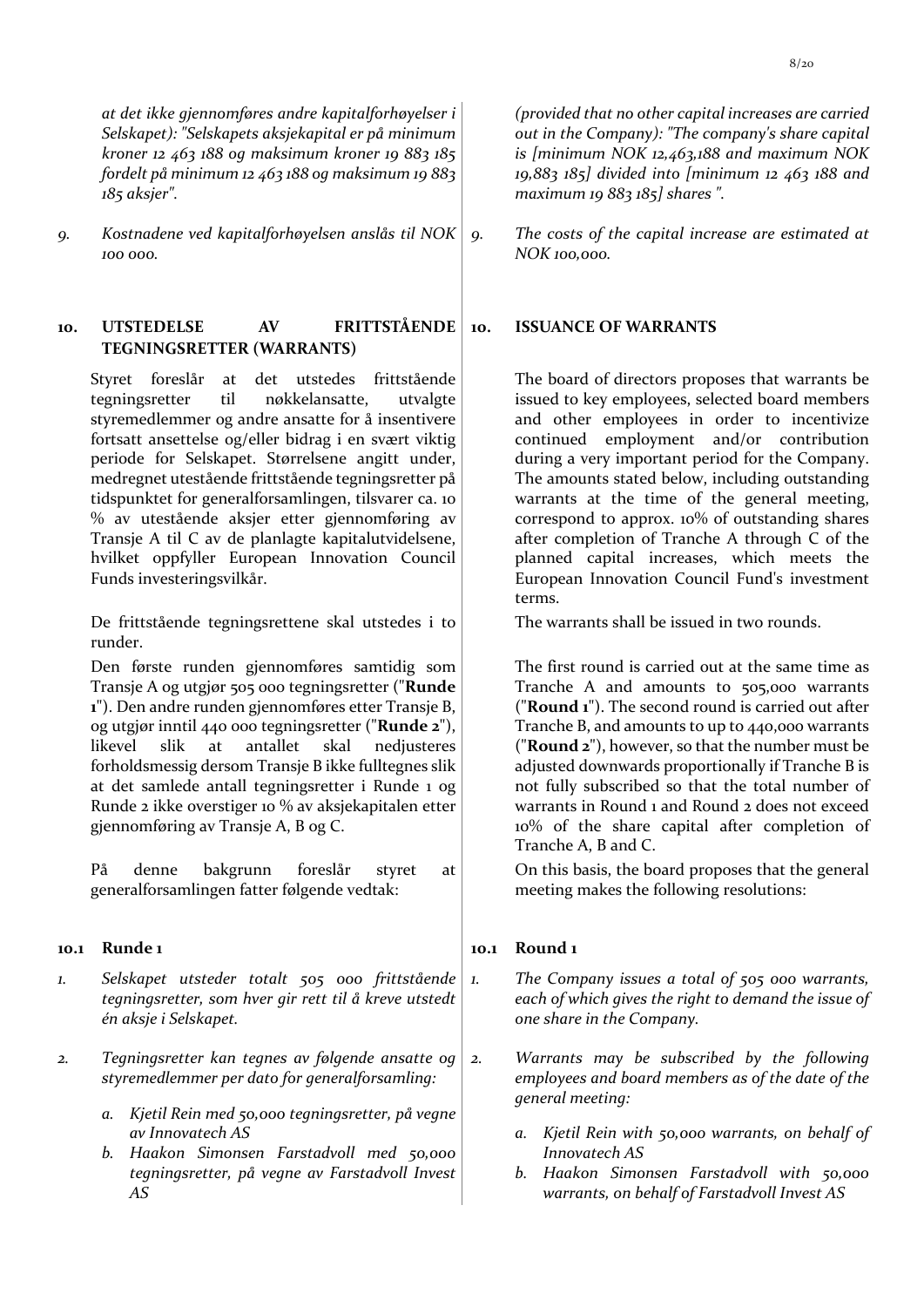- *c. Benjamin Thormodsen med 50,000 tegningsretter, på vegne av Benthor AS*
- *d. Ricky Green med 50,000 tegningsretter*
- *e. Silje Kristine Johannessen med 40,000 tegningsretter*
- *f. Christine Østvik Sæ med 40,000 tegningsretter*
- *g. Ilka Czech med 40,000 tegningsretter*
- *h. Bendik Siverts med 30,000 tegningsretter*
- *i. Helge Tordahl 30,000 tegningsretter*
- *j. Linn Margrethe Bringedal med 20,000 tegningsretter*
- *k. Georg Kopplin med 20,000 tegningsretter*
- *l. Egil Storesund Hanssen med 15,000 tegningsretter*
- *m. Astrid Bruvik Øvregård med 15,000 tegningsretter*
- *n. Lene Kili Apeland med 15,000 tegningsretter*
- *o. Vegard Tvedt med 15,000 tegningsretter*
- *p. Idunn Storesund med 15,000 tegningsretter*
- *q. Gabriele Kasparaviciute med 10,000*
- *r. Totalt 505 000*
- *3. Tegningsrettene skal tegnes på særskilt tegningsblankett innen tre måneder etter dato for generalforsamlingen.*
- *4. Det skal ikke ytes vederlag for tegningsrettene. 4. No consideration shall be paid for the warrants.*
- *5. Aksjeeiernes fortrinnsrett til tegning av tegningsrettene settes til side, jf. allmennaksjeloven §§ 11-13, 10-4 og 10-5.*
- *6. For de ansatte kan retten til å kreve utstedt aksjer i medhold av tegningsrettene benyttes fra og med 1. juli 2024 til og med 1. juli 2026 (utøvelsesperioden) med forbehold om at vedkommende fortsatt står i uoppsagt stilling som ansatt i Selskapet på tidspunkt for utøvelse. Utøvelse kan skje i perioder på to uker etter at Selskapet har offentliggjort kvartalsrapport, eller på slike tidspunkter som styret ellers fastsetter.*
- *7. Tegningskurs per aksje ved utøvelse av tegningsrettene skal være NOK 17,5 med tillegg av 5 % per år regnet fra og med 1. juli 2022. Tegningskursene blir dermed som følger: Ved utøvelse fra 1. juli 2024 til 30. juni 2025: NOK 20.26 og ved utøvelse fra 1. juli 2025 til 1. juli 2026: NOK 21.27.*
- *8. Ved utøvelse av tegningsrettene skal aksjeinnskuddet gjøres opp innen 14 kalenderdager etter utøvelse ved betaling av aksjeinnskuddet til Selskapets emisjonskonto.*
- *c. Benjamin Thormodsen with 50,000 warrants, on behalf of Benthor AS*
- *d. Ricky Green with 50,000 warrants*
- *e. Silje Kristine Johannessen with 40,000 warrants*
- *f. Christine Østvik Sæ with 40,000 warrants*
- *g. Ilka Czech with 40,000 warrants*
- *h. Bendik Siverts with 30,000 warrants*
- *i. Helge Tordahl 30,000 warrants*
- *j. Linn Margrethe Bringedal with 20,000 warrants*
- *k. Georg Kopplin with 20,000 warrants*
- *l. Egil Storesund Hanssen with 15,000 warrants*
- *m. Astrid Bruvik Øvregård with 15,000 warrants*
- *n. Lene Kili Apeland with 15,000 warrants*
- *o. Vegard Tvedt with 15,000 warrants*
- *p. Idunn Storesund with 15,000 warrants*
- *q. Gabriele Kasparaviciute with 10,000 warrants*
- r. *Total 505 000*
- *3. The warrants shall be subscribed for on a special subscription form within three months after the date of the general meeting.*
	-
- *5. The shareholders' pre-emptive right to subscribe for the warrants is set aside, cf. the Public Limited Liability Companies Act Sections 11-13, 10-4 and 10- 5.*
- *6. For the employees, the right to demand issued shares pursuant to the warrants may be exercised from and including 1 July 2024 to and including 1 July 2026 (the exercise period) provided that the person in question is still in an unterminated position as an employee of the Company at the time of exercise. Exercise can take place in periods of two weeks after the Company has published a quarterly report, or at such times as the board otherwise determines.*
- *7. Subscription price per share when exercising the warrants shall be NOK 17.5 with an addition of 5% per year calculated from and including 1 July 2022. The subscription prices will thus be as follows: For exercise from 1 July 2024 to 30 June 2025: NOK 20.26 and for exercise from 1 July 2025 to 1 July 2026: NOK 21.27.*
- *8. Upon exercise of the warrants, the share contribution shall be settled within 14 calendar days after exercise upon payment of the share contribution to the Company's share issue account.*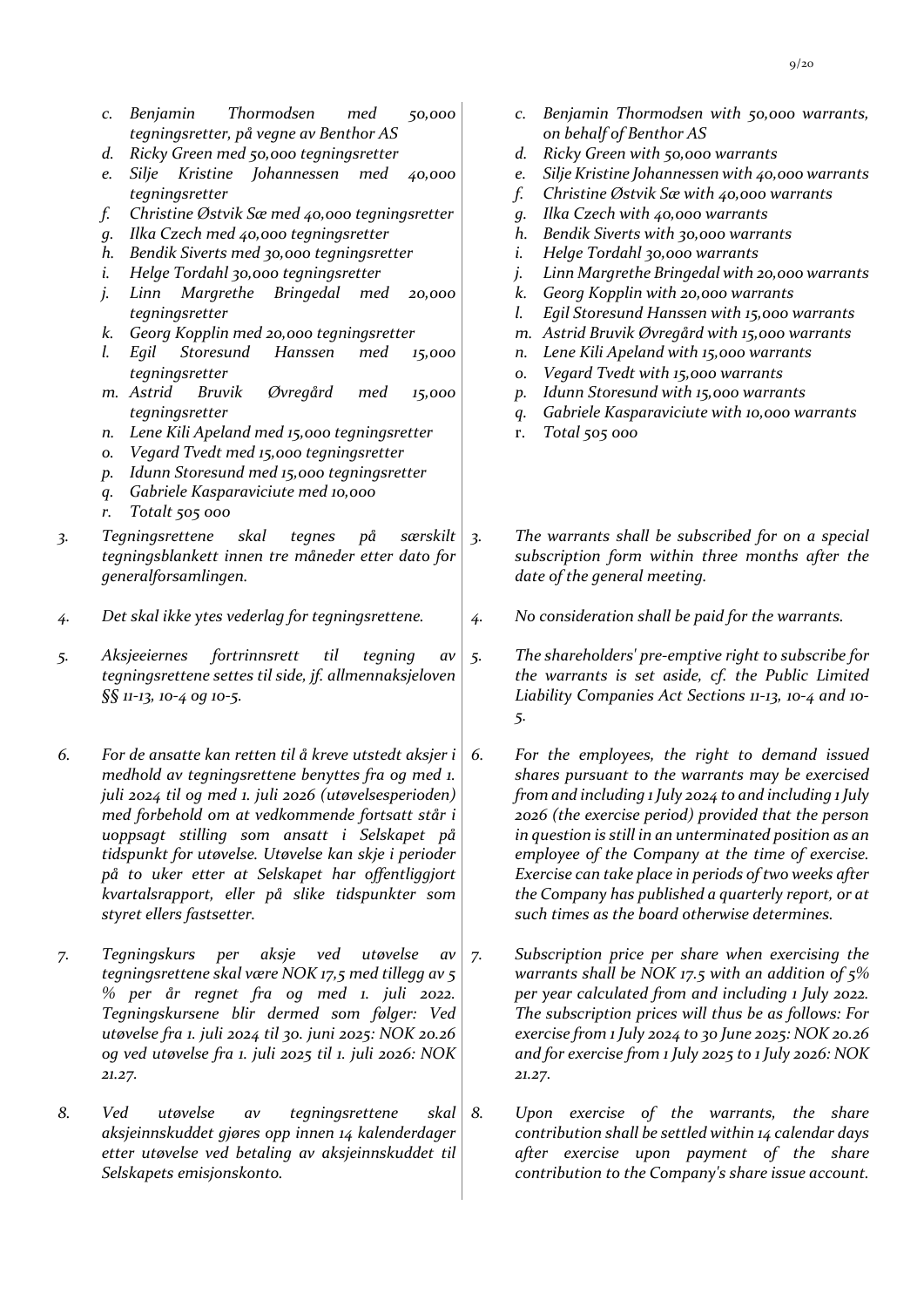- *9. Ved beslutninger om kapitalendringer som har betydning for verdien per aksje, herunder omdanning og splitt eller spleis, utbytte, kapitalforhøyelse ved forhøyelse av pålydende, kapitalnedsettelse ved reduksjon av pålydende, fusjon eller fisjon, skal tegningsrettenes antall og/eller utøvelseskurs justeres slik at den forholdsmessige verdien av tegningsretten er tilsvarende som før kapitalendringen. Gjennomføring av kapitalforhøyelse ved tegning av nye aksjer eller kapitalforhøyelse ved sletting av enkeltaksjer skal ikke medføre rett eller plikt til justering.*
- *10. Ved utøvelse av tegningsrettene gir aksjene som utstedes fulle rettigheter, herunder rett til utbytte, fra og med datoen for registrering av kapitalforhøyelsen i Foretaksregisteret.*

#### **10.2 Runde 2 10.2 Round 2**

- *1. Selskapet utsteder minimum 1 og maksimum 440 000 frittstående tegningsretter, som hver gir rett til å kreve utstedt én aksje i Selskapet.*
- *2. Tegningsretter kan tegnes av følgende ansatte og styremedlemmer per dato for generalforsamling:* 
	- *a. Kjetil Rein med inntil 47,500 tegningsretter, på vegne av Innovatech AS*
	- *b. Haakon Simonsen Farstadvoll med inntil 47,500 tegningsretter, på vegne av Farstadvoll Invest AS*
	- *c. Benjamin Thormodsen med inntil 47,500 tegningsretter, på vegne av Benthor AS*
	- *d. Ricky Green med inntil 47,500 tegningsretter*
	- *e. Silje Kristine Johannessen med inntil 30,000 tegningsretter*
	- *f. Christine Østvik Sæ med inntil 30,000 tegningsretter*
	- *g. Ilka Czech med inntil 30,000 tegningsretter*
	- *h. Bendik Siverts med inntil 30,000 tegningsretter*
	- *i. Helge Tordahl med inntil 30,000 tegningsretter*
	- *j. Linn Margrethe Bringedal med inntil 20,000 tegningsretter*
	- *k. Georg Kopplin med inntil 20,000 tegningsretter*
	- *l. Egil Storesund Hanssen med inntil 10,000 tegningsretter*
	- *m. Astrid Bruvik Øvregård med inntil 10,000 tegningsretter*
	- *n. Lene Kili Apeland med inntil 10,000 tegningsretter*
	- *o. Vegard Tvedt med inntil 10,000 tegningsretter*
- *9. In the event of decisions on capital changes that have an effect on the value per share, including conversion and split or splicing, dividend, capital increase by increasing the nominal value, capital reduction by reducing the nominal value, merger or demerger, the number of warrants and/or exercise price shall be adjusted so that the proportional value of the warrant is the same as before the change in capital. Implementation of a capital increase when subscribing for new shares or a capital increase when deleting individual shares shall not entail a right or obligation to adjust.*
- *10. Upon exercise of the warrants, the shares issued give full rights, including the right to dividend, from the date of registration of the capital increase in the Register of Business Enterprises.*

- *1. The Company issues a minimum of 1 and a maximum of 440,000 warrants, each of which gives the right to demand the issue of one share in the Company.*
- *2. Warrants may be subscribed for by the following employees and board members as of the date of the general meeting:*
	- *a. Kjetil Rein with up to 47,500 warrants, on behalf of Innovatech AS*
	- *b. Haakon Simonsen Farstadvoll with up to 47,500 warrants, on behalf of Farstadvoll Invest AS*
	- *c. Benjamin Thormodsen with up to 47,500 warrants, on behalf of Benthor AS*
	- *d. Ricky Green with up to 47,500 warrants*
	- *e. Silje Kristine Johannessen with up to 30,000 warrants*
	- *f. Christine Østvik Sæ with up to 30,000 warrants*
	- *g. Ilka Czech with up to 30,000 warrants*
	- *h. Bendik Siverts with up to 30,000 warrants*
	- *i. Helge Tordahl with up to 30,000 warrants*
	- *j. Linn Margrethe Bringedal with up to 20,000 warrants*
	- *k. Georg Kopplin with up to 20,000 warrants*
	- *l. Egil Storesund Hanssen with up to 10,000 warrants*
	- *m. Astrid Bruvik Øvregård with up to 10,000 warrants*
	- *n. Lene Kili Apeland with up to 10,000 warrants*
	- *o. Vegard Tvedt with up to 10,000 warrants*
	- *p. Idunn Storesund with up to 10,000 warrants*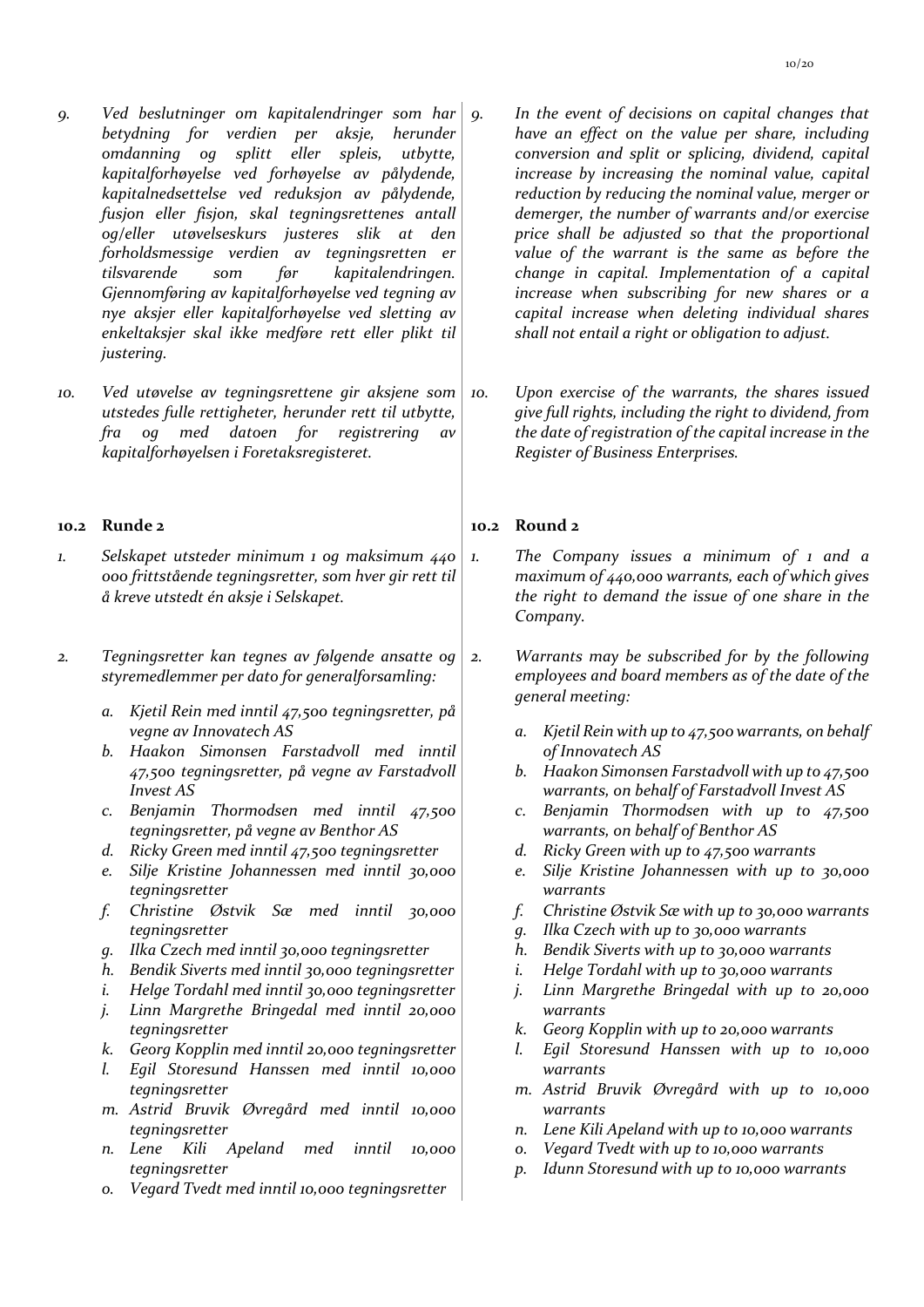- *p. Idunn Storesund med inntil 10,000 tegningsretter*
- *q. Gabriele Kasparaviciute med inntil 10,000 tegningsretter*
- *r. Totalt 440 000*
- *3. Tegningsrettene skal tegnes på særskilt tegningsblankett innen én (1) måned etter at kapitalforhøyelsen i Transje C referert til i agendapunkt 8 er registrert i Foretaksregisteret. Dersom det samlede antall tegningsretter vil overstige 10 % av aksjekapitalen i Selskapet etter gjennomføring av kapitalforhøyelsene i Transje A, B og C referer til i agendapunkt 6, 7 og 8 skal antall tegningsretter som tegnes og tildeles nedjusteres forholdsmessig for hver enkelt tegner.*
- *4. Det skal ikke ytes vederlag for tegningsrettene. 4. No consideration shall be paid for the warrants.*
- *5. Aksjeeiernes fortrinnsrett til tegning av tegningsrettene settes til side, jf. allmennaksjeloven §§ 11-13, 10-4 og 10-5.*
- *6. For ansatte kan retten til å kreve utstedt aksjer i medhold av tegningsrettene benyttes fra og med 1. juli 2024 til og med 1. juli 2026 (utøvelsesperioden) med forbehold om at vedkommende fortsatt står i uoppsagt stilling som ansatt i Selskapet på tidspunkt for utøvelse. Utøvelse kan skje i perioder på to uker etter at Selskapet har offentliggjort kvartalsrapport, eller på slike tidspunkter som styret ellers fastsetter.*
- *7. Tegningskurs per aksje ved utøvelse av tegningsrettene skal være NOK 17,5 med tillegg av 5 % per år regnet fra og med 1. juli 2022. Tegningskursene blir dermed som følger: Ved utøvelse fra 1. juli 2024 til 30. juni 2025: NOK 20.26 og ved utøvelse fra 1. juli 2025 til 1. juli 2026: NOK 21.27.*
- *8. Ved utøvelse av tegningsrettene skal aksjeinnskuddet gjøres opp innen 14 kalenderdager etter utøvelse ved betaling av aksjeinnskuddet til Selskapets emisjonskonto.*
- *9. Ved beslutninger om kapitalendringer som har betydning for verdien per aksje, herunder omdanning og splitt eller spleis, utbytte, kapitalforhøyelse ved forhøyelse av pålydende, kapitalnedsettelse ved reduksjon av pålydende, fusjon eller fisjon, skal tegningsrettenes antall og/eller utøvelseskurs justeres slik at den forholdsmessige verdien av tegningsretten er*
- *q. Gabriele Kasparaviciute with up to 10,000 warrants*
- r. *Total 440,000*
- *3. The warrants shall be subscribed for on a separate subscription form within one (1) month after the capital increase in Tranche C referred to in agenda item 8 has been registered in the Register of Business Enterprises. If the total number of warrants will exceed 10% of the share capital in the company after completion of the capital increases in Tranche A, B and C referred to in agenda items 6, 7 and 8, the number of warrants subscribed and allocated shall be adjusted downward proportionally for each subscriber.*

- *5. The shareholders' pre-emptive right to subscribe for the warrants is set aside, cf. the Public Limited Liability Companies Act Sections 11-13, 10-4 and 10- 5.*
- *6. For the employees, the right to demand issued shares pursuant to the warrants may be exercised from and including 1 July 2024 to and including 1 July 2026 (the exercise period), subject to the person in question still being in an unterminated position as an employee of the Company at the time of exercise. Exercise can take place in periods of two weeks after the Company has published a quarterly report, or at such times as the board otherwise determines.*
- *7. Subscription price per share when exercising the warrants shall be NOK 17.5 with an addition of 5% per year calculated from and including 1 July 2022. The subscription prices will thus be as follows: For exercise from 1 July 2024 to 30 June 2025: NOK 20.26 and for exercise from 1 July 2025 to 1 July 2026: NOK 21.27.*
- *8. Upon exercise of the warrants, the share contribution shall be settled within 14 calendar days after exercise upon payment of the share contribution to the company's share issue account.*
- *9. In the event of decisions on capital changes that have an effect on the value per share, including conversion and split or splicing, dividend, capital increase by increasing the nominal value, capital reduction by reducing the nominal value, merger or demerger, the number of warrants and/or exercise price shall be adjusted so that the proportional value of the warrant is the same as before the*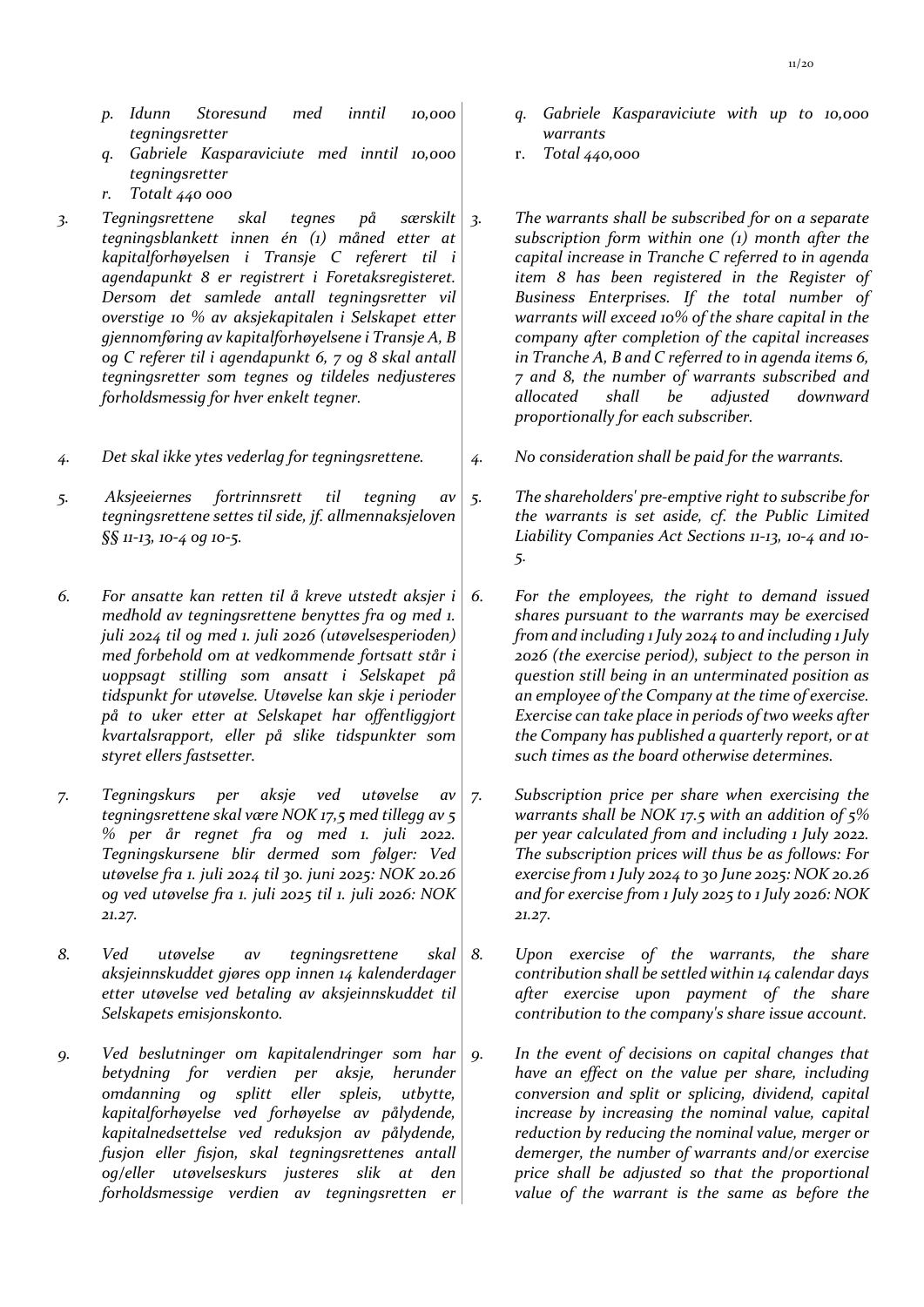*tilsvarende som før kapitalendringen. Gjennomføring av kapitalforhøyelse ved tegning av nye aksjer eller kapitalforhøyelse ved sletting av enkeltaksjer skal ikke medføre rett eller plikt til justering.* 

*10. Ved utøvelse av tegningsrettene gir aksjene som utstedes fulle rettigheter, herunder rett til utbytte, fra og med datoen for registrering av kapitalforhøyelsen i Foretaksregisteret.*

Selskapets vedtekter § 9 omhandler børsnotering. På bakgrunn av Investeringsavtalens bestemmelse om exit omtalt i punkt 5 foreslår styret at generalforsamlingen fatter følgende vedtak:

I henhold til Investeringsavtalen skal Selskapets styre bestå av syv (7) medlemmer, samt med muligheten for i tillegg å inkludere et styremedlem som representerer ansatte i Selskapet når dette er påkrevd etter lov. På denne bakgrunn foreslår styret at vedtektene § 6 endres til følgende ordlyd:

> *"Selskapets styre skal ha minimum 3, maksimum 7 medlemmer, med tillegg av eventuelle medlemmer valgt av og blant de ansatte."*

I henhold til Investeringsavtalen skal Selskapet etablere en valgkomite. På denne bakgrunn foreslår styret at det vedtas en ny § 9 i vedtektene med følgende ordlyd:

> *"Selskapet skal ha en valgkomité, med inntil fire medlemmer som velges av generalforsamlingen.*

> *Valgkomiteen fremmer forslag til generalforsamlingen om valg av styremedlemmer til erstatning for styremedlemmer som fratrer, samt i tilfeller*

*change in capital. Implementation of a capital increase when subscribing for new shares or a capital increase when deleting individual shares shall not entail a right or obligation to adjust.*

*10. Upon exercise of the warrants, the shares issued give full rights, including the right to dividends, from the date of registration of the capital increase in the Register of Business Enterprises.*

**11. VEDTEKTSENDRINGER 11. AMENDMENTS TO THE ARTICLES OF ASSOCIATION**

> Section 9 of the Company's articles of association deals with stock exchange listing. On the basis of the Investment Agreement's provision on exit discussed in item 5, the board of directors proposes that the general meeting makes the following resolution:

*"Vedtektenes § 9 slettes." "Section 9 of the Company's articles of association is deleted"*

> In accordance with the Investment Agreement, the Company's board of directors shall consist of seven (7) members, and moreover include the possibility of an additional board member representing the employees of the Company when this is required by law. On this basis, the board proposes to amend section 6 of the articles of association with the following wording:

> > *"The company's board shall have minimum 3 and maximum 7 members, with the addition of any members elected by and among the employees".*

In accordance with the Investment Agreement, the Company shall establish a nomination committee. On this basis, the board proposes that a new section 9 of the articles of association be adopted with the following wording:

> *"The company shall have a nomination committee, with up to four members to be elected by the general meeting.*

> *The nomination committee shall propose to the general meeting election of board members to replace board members that resign and in cases requested by the majority of the shareholders."*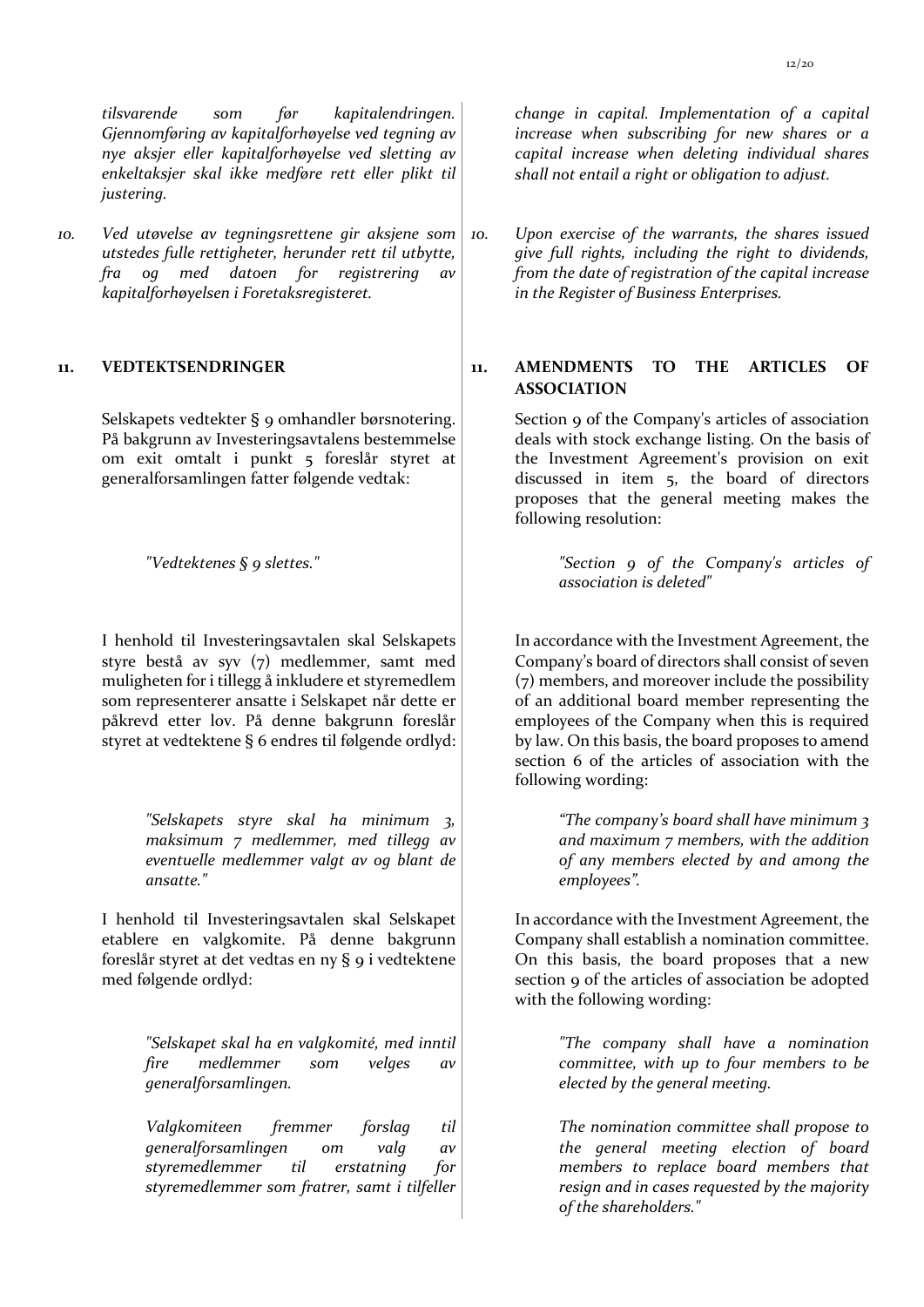Videre foreslår styret at det legges til en ny § 10 i vedtektene med følgende ordlyd:

> *"Når dokumenter som gjelder saker som skal behandles på generalforsamlingen, er gjort tilgjengelige for aksjeeierne på selskapets internettsider, gjelder ikke lovens krav om at dokumentene skal sendes til aksjeeierne. Dette gjelder også dokumenter som etter lov skal inntas i eller vedlegges innkallingen til generalforsamlingen. En aksjeeier kan likevel kreve å få tilsendt slike dokumenter."*

Styret innstiller på valg av Gisle Løhre Johansen som nytt styremedlem og Diana Rucinschi som ikke-stemmende observatør til styret, for å reflektere endringer i aksjonærstrukturen etter gjennomføring av Transje A/kapitalforhøyelsene foreslått i agendapunkt 5.

Styret foreslår at generalforsamlingen fatter følgende vedtak:

> *"Gisle Løhre Johansen velges som styremedlem for to år.*

> *Diana Rucinschi velges som en ikkestemmende observatør for to år.*

*Etter dette består Selskapets styre av følgende medlemmer: Øyvind Gjerde (styrets leder), Åse Tveit Samdal, Bjørn Bugge, Turid Thormodsen, Hans Sandvold, Kari Eikeskog og Gisle Løhre Johansen. Diana Rucinschi er observatør til styret."*

Aksjonærer som ønsker å delta personlig eller la seg representere ved fullmektig på generalforsamlingen, anmodes om å benytte svarslippen (inneholder både påmelding og angivelse av fullmakt) som er sendt ut sammen med denne innkallingen. Komplett utfylt og signert skjema sendes per e-post til investor@alginor.no.

Furthermore, the board proposes that a new section 10 be added to the articles of association with the following wording:

> *"When documents relating to matters to be dealt with at the general meeting are made available for the shareholders on the company's website, the requirement to send the documents to the shareholders stipulated by law does not apply. This also applies for any documents that pursuant to law shall be included in or attached to the notice of the general meeting. A shareholder may demand to have the documents sent to it."*

#### **12. VALG AV NYE STYREMEDLEMMER 12. ELECTION OF NEW BOARD MEMBERS**

The Board of Directors propose the election of Gisle Løhre Johansen as a new board member and Diana Rucinschi as a non-voting observer to the board, to reflect changes in the shareholder structure following the implementation of Tranche A/the capital increases proposed in agenda item 5.

The board proposes that the general meeting makes the following resolution:

> *"Gisle Løhre Johansen is elected as a board member for two years.*

> *Diana Rucinschi is elected as a non-voting observer to the board for two years.*

> *Following this, the Company's board consists of the following members: Øyvind Gjerde (chair), Åse Tveit Samdal, Bjørn Bugge, Turid Thormodsen, Hans Sandvold, Kari Eikeskog and Gisle Løhre Johansen. Diana Rucinschi is an observer to the board."*

– – – – – –

Shareholders who wish to participate in person or be represented by a proxy at the general meeting are requested to use the response slip (contains both registration and indication of power of attorney) which has been sent out together with this notice. A completed and signed form is sent by e-mail to investor@alginor.no.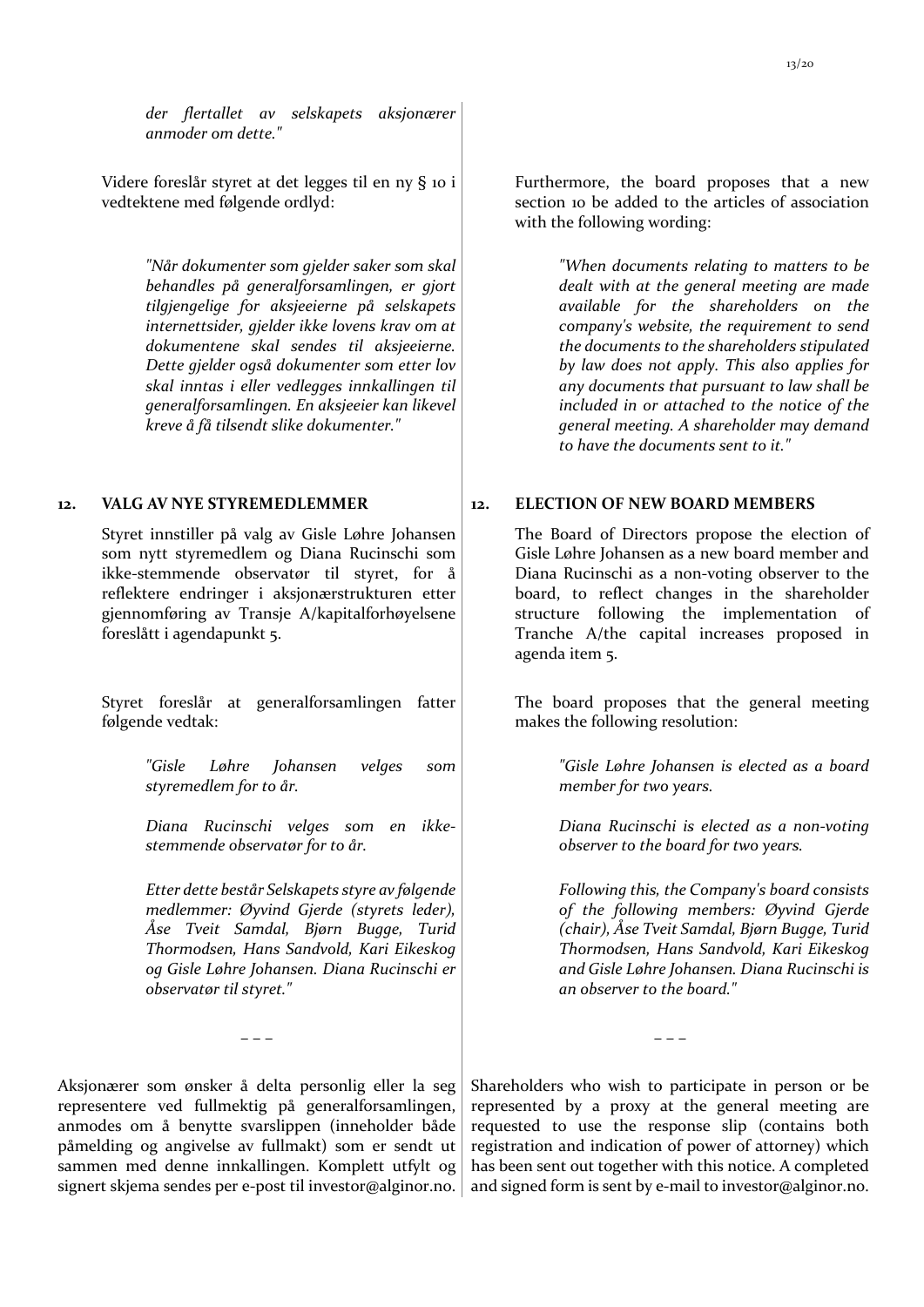| Selskapet innen 5. august 2021 kl. 10:00.                                                                                           | Det bes om at skjemaet sendes inn slik at det mottas av It is requested that the form be submitted so that it is<br>received by the Company by 5 August 2021 at 10:00. |
|-------------------------------------------------------------------------------------------------------------------------------------|------------------------------------------------------------------------------------------------------------------------------------------------------------------------|
| Av hensyn til smittevernregler oppfordres det til å delta For reasons of infection control rules, it is encouraged<br>via fullmakt. | to participate via power of attorney.                                                                                                                                  |

– – –

*Signaturside følger / signature page follows*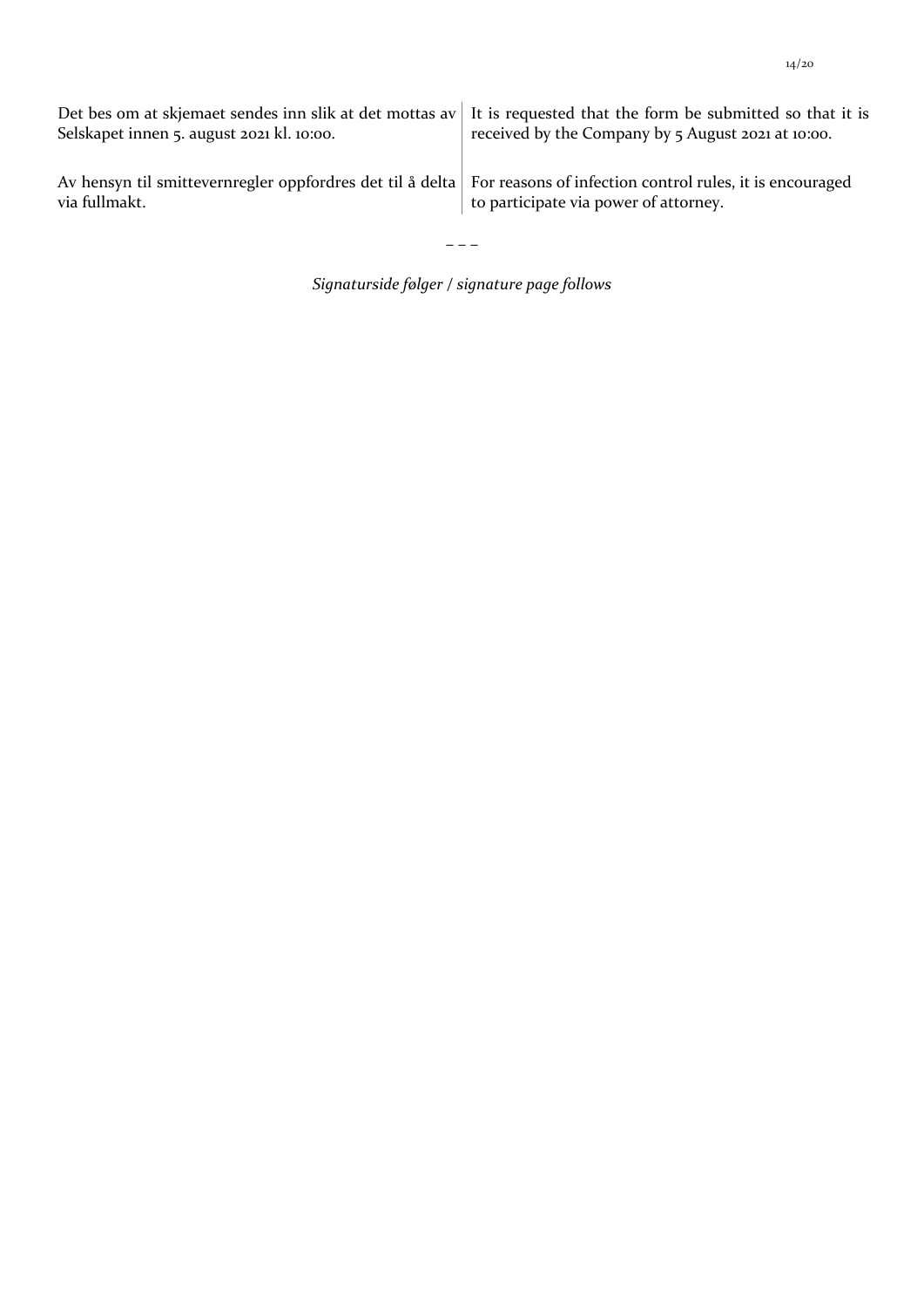Haugesund, 23. juli 2021 / Haugesund, 23 July 2021

For og på vegne av styret i / For and on behalf of the board of

Alignor ASA

..................................................

Øyvind Gjerde Styrets leder Chairman of the Board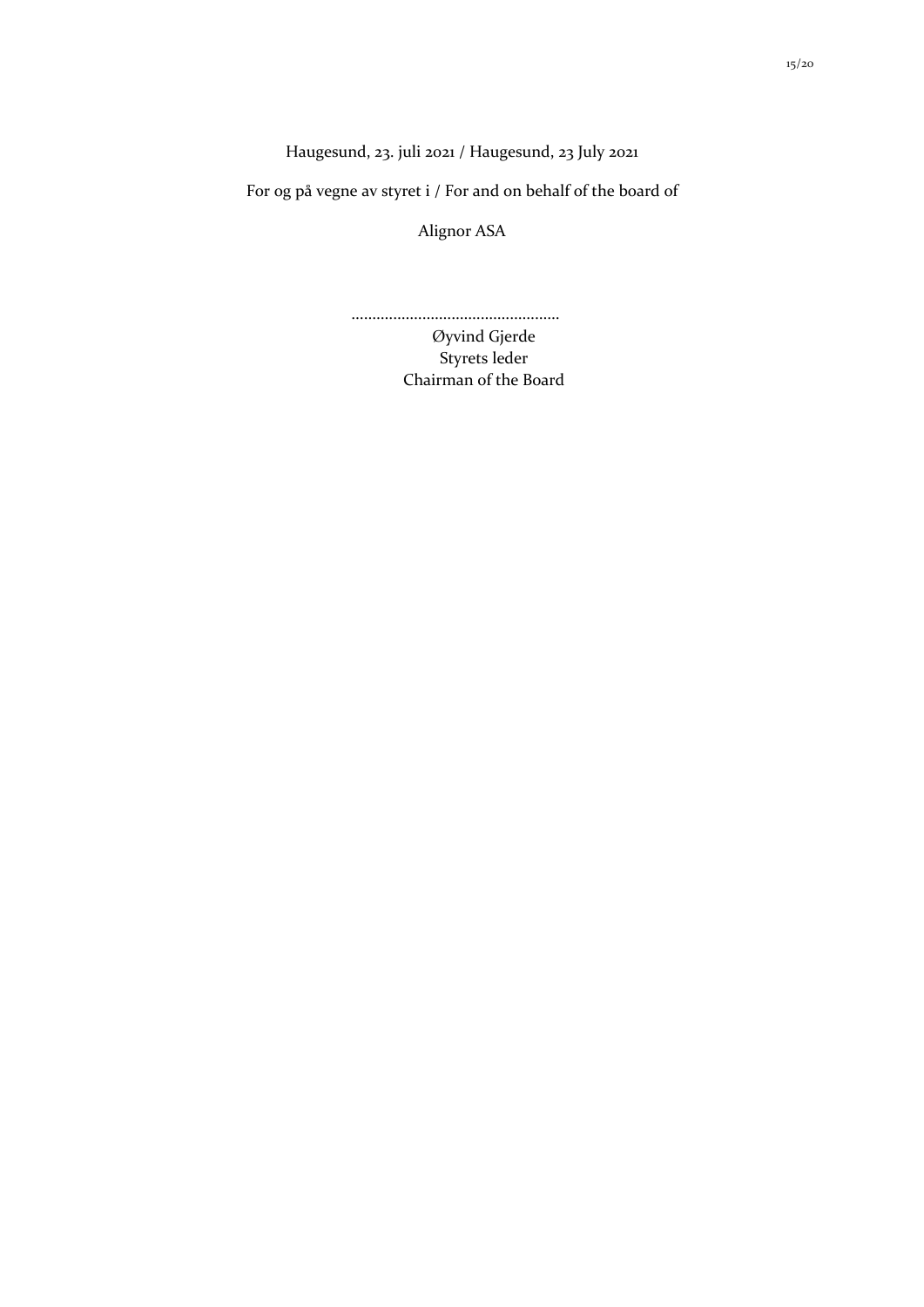### **SVAR-/FULLMAKTSSKJEMA FOR EKSTRAORDINÆR GENERALFORSAMLING**

### **I ALGINOR ASA 6. august 2021 kl. 10:00**

Alle aksjonærer i Selskapet bes om å fylle inn informasjonen i skjemaet nedenfor, krysse av som angitt og sende til investor@alginor.no som beskrevet nedenfor. **Svarslippen bes sendt inn innen 5. august 2021 kl. 10:00.** Det er ønskelig at den sendes elektronisk (scannet kopi via e-post). Dersom antall aksjer ikke er utfylt, antas fullmakten å gjelde alle fullmaktsgivers aksjer.

| Navn på aksjonær:                                |  |
|--------------------------------------------------|--|
| Personnummer / org. nr.:                         |  |
| Dato:                                            |  |
| Antall aksjer                                    |  |
| Signatur:                                        |  |
| Navn på person som signerer<br>(blokkbokstaver): |  |

## **KRYSS AV I RELEVANT RUTE**

Møter personlig på generalforsamling.

Undertegnede gir fullmakt til å møte og stemme for mine/våre aksjer i tråd med styrets forslag, eller etter eget skjønn der slikt forslag ikke foreligger eller endres, på ekstraordinær generalforsamling i ALGINOR ASA den 6. august kl. 10:00. Fullmakten gis til styrets leder Øyvind Gjerde eller den han måtte utpeke.

Undertegnede gir fullmakt til \_\_\_\_\_\_\_\_\_\_\_\_\_\_\_\_\_\_\_\_\_\_\_\_\_\_\_\_\_\_ eller den vedkommende utpeker til å møte og stemme for mine/våre aksjer på ekstraordinær generalforsamling i ALGINOR ASA 6. august 2021 kl. 10:00.

### **Svarslipp bes sendt til:**

**E-post (preferert):** investor@alginor.no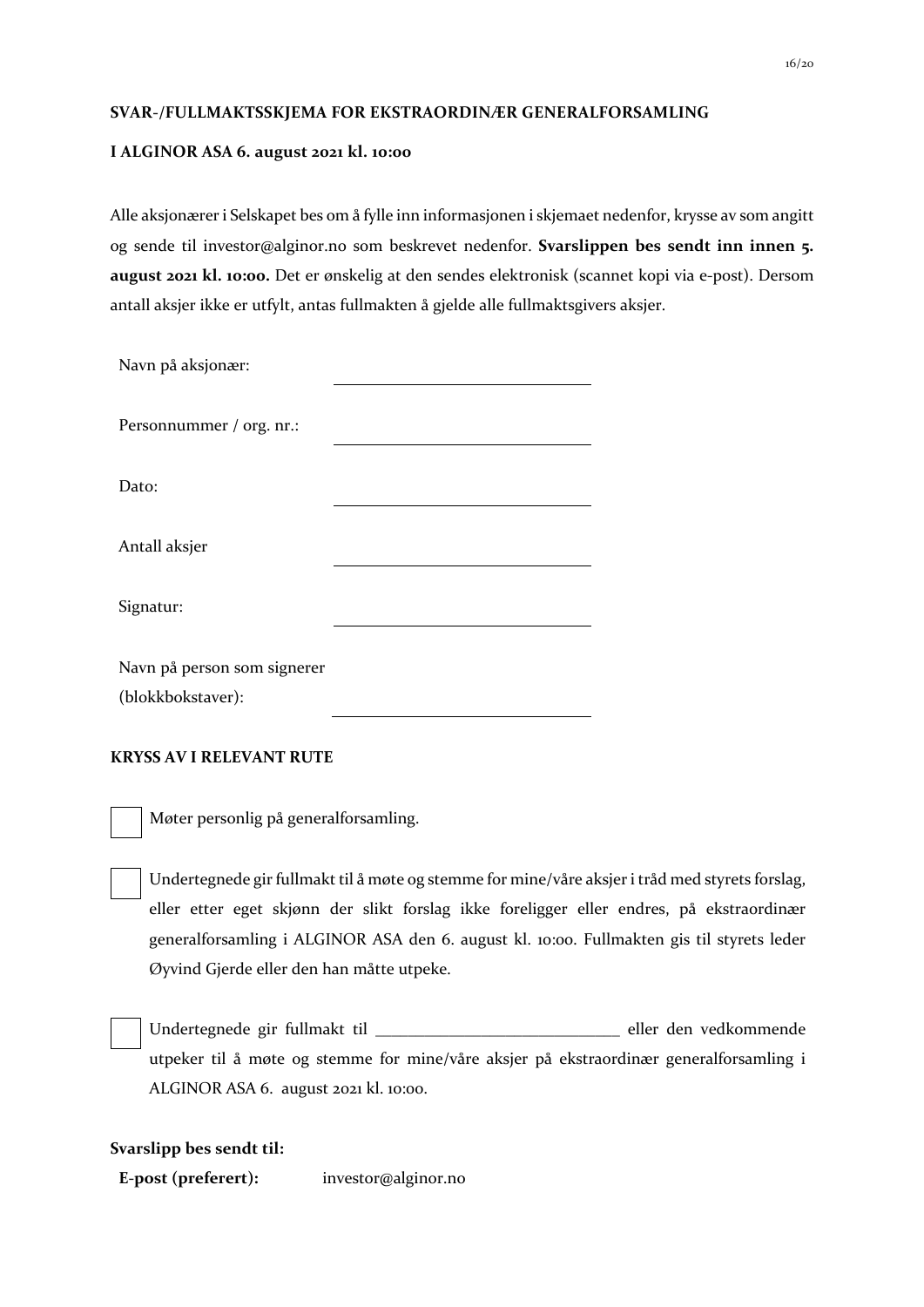#### **RESPONSE/POWER OF ATTORNEY FORM FOR EXTRAORDINARY GENERAL MEETING**

#### **In ALGINOR ASA 6 August 2021 at 10:00**

All shareholders of the Company are requested to fill in the information in the form below, tick as indicated and submit to investor@alginor.no as described below. **The response slip is requested to be submitted by 5 August 2021 at 10:00.** The response slip should, if possible, be sent electronically (scanned copy via e-mail). If the number of shares has not been specified, the power of attorney is assumed to apply to all of the principal's shares.

| Name of shareholder:                                       |  |  |  |  |
|------------------------------------------------------------|--|--|--|--|
| National identification<br>number / organisation<br>number |  |  |  |  |
| Date:                                                      |  |  |  |  |
| No. of shares:                                             |  |  |  |  |
| Signature:                                                 |  |  |  |  |
| Name of person signing<br>(block letters):                 |  |  |  |  |

### **TICK IN THE RELEVANT BOX**

Will attend in person.

The signatory authorises to attend and vote for my / our shares in line with the board's proposal, or at its own discretion where such proposal is not available or changed, at the extraordinary general meeting of ALGINOR ASA on 6 August 2021 at 10:00. The power of attorney is given to the chairman of the board, Øyvind Gjerde, or the person he may appoint.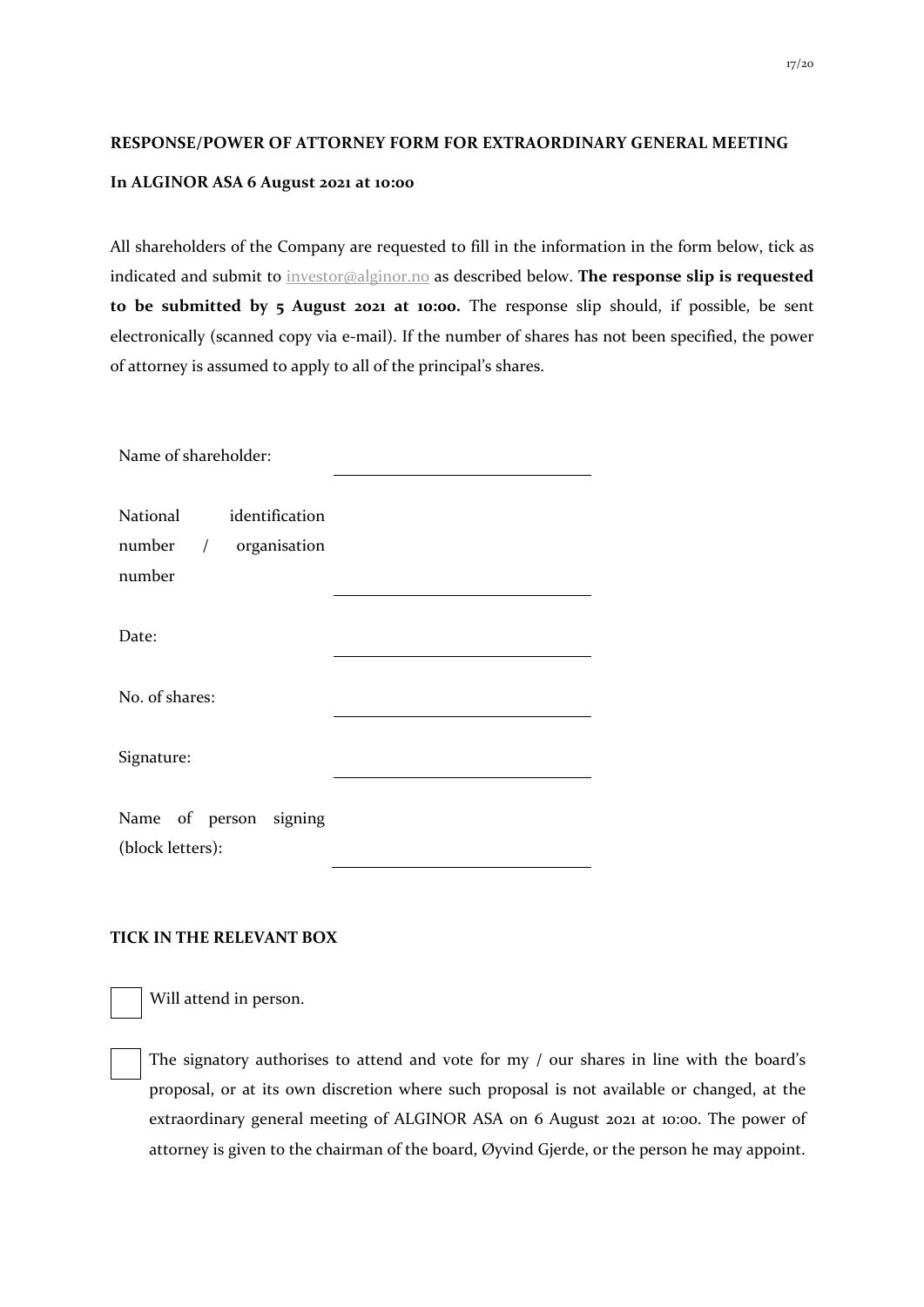The signatory authorises \_\_\_\_\_\_\_\_\_\_\_\_\_\_\_\_\_\_\_\_\_\_\_\_\_\_\_\_\_\_ or the person he/she appoints to

attend and vote for my / our shares at the extraordinary meeting of ALGINOR ASA on 6 August 2021 at 10:00.

## **The response slip is requested submitted to:**

**E-mail (preferred):** investor@alginor.no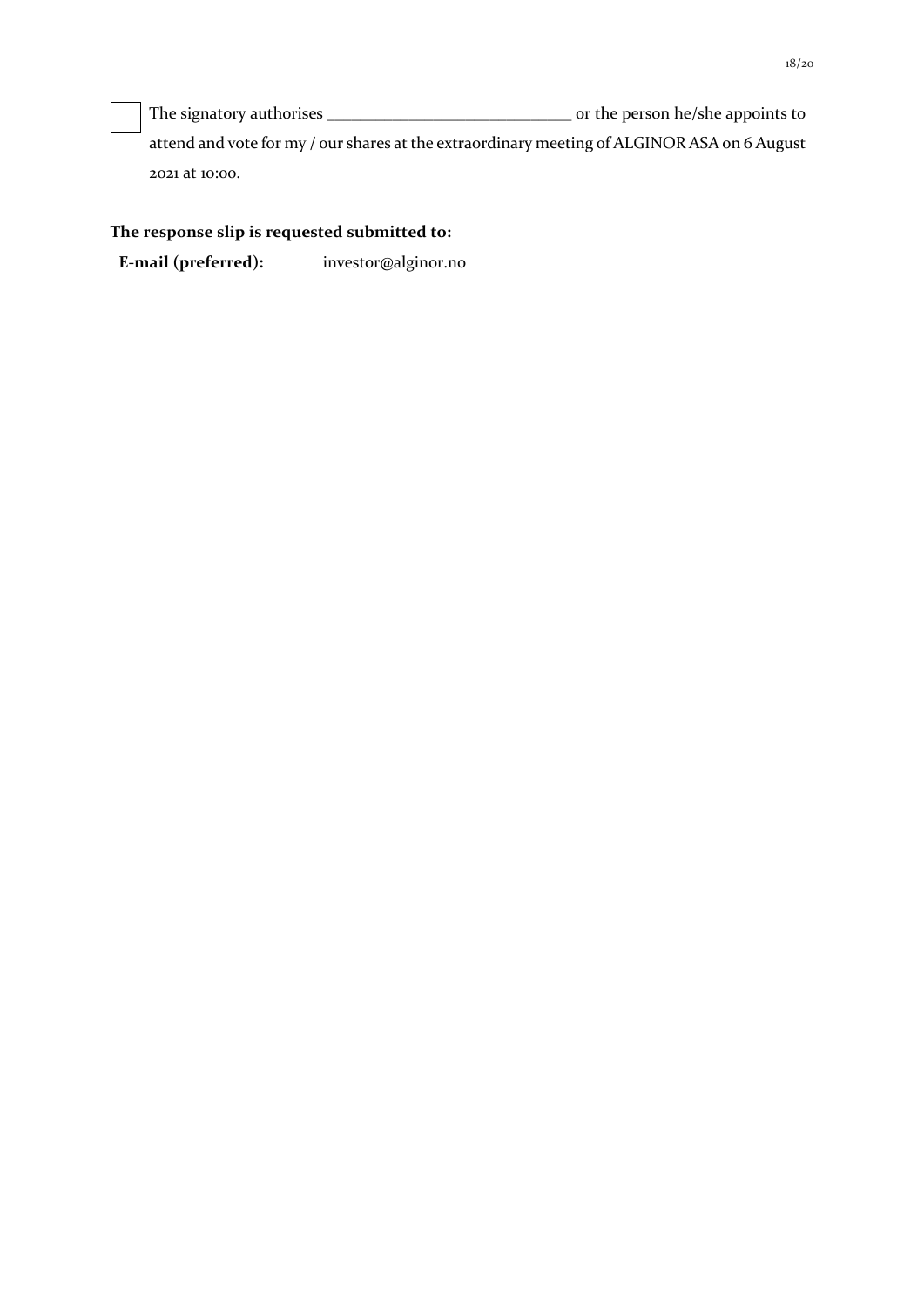# **ARTICLES OF ASSOCIATION AFTER ISSUANCE OF THE NEW SHARES**

|                                                                                                                                                                                                                                                                                                                                              | UNOFFICAL ENGLISH TRANSLATION - IN CASE OF<br>DECREPANCIES THE NORWEGIAN VERSION SHALL<br>PREVAIL                                                                                                                                                                                                                                            |
|----------------------------------------------------------------------------------------------------------------------------------------------------------------------------------------------------------------------------------------------------------------------------------------------------------------------------------------------|----------------------------------------------------------------------------------------------------------------------------------------------------------------------------------------------------------------------------------------------------------------------------------------------------------------------------------------------|
| <b>Vedtekter</b>                                                                                                                                                                                                                                                                                                                             | <b>Articles of Association</b>                                                                                                                                                                                                                                                                                                               |
| for Alginor ASA                                                                                                                                                                                                                                                                                                                              | for Alginor ASA                                                                                                                                                                                                                                                                                                                              |
| Haugesund, per 6. august 2021                                                                                                                                                                                                                                                                                                                | Haugesund, per 6 August 2021                                                                                                                                                                                                                                                                                                                 |
|                                                                                                                                                                                                                                                                                                                                              |                                                                                                                                                                                                                                                                                                                                              |
| § 1.<br>Selskapets foretaksnavn er Alginor ASA.                                                                                                                                                                                                                                                                                              | § 1.<br>The company's name is Alginor ASA.                                                                                                                                                                                                                                                                                                   |
| $\S$ 2.<br>Selskapet har sitt forretningskontor i Haugesund<br>kommune.                                                                                                                                                                                                                                                                      | $\S$ 2.<br>The company has its registered offices in the<br>municipality of Haugesund.                                                                                                                                                                                                                                                       |
| $\S$ 3.<br>Selskapets virksomhet er bioraffinering og<br>produksjon av ingredienser, formuleringer og<br>ferdigprodukter, fangst og høsting, handel,<br>markedsføring og distribusjon, innovasjon,<br>forskning og utvikling relatert til makroalger<br>og andre biomarine råvarer ved egen drift og<br>investering eller gjennom samarbeid. | $\S$ 3.<br>The company's business is bio refining and<br>production of ingredients, formulations and<br>finished products, harvesting, trade, marketing<br>and distribution, innovation, research and<br>development related to marco algae and other<br>bio marine raw material by own operations and<br>investment or through cooperation. |
| $\S$ 4.<br>Selskapets aksjekapital er NOK 12 463 185,<br>fordelt på 12 463 185 aksjer.                                                                                                                                                                                                                                                       | $\S$ 4.<br>The company's share capital is NOK<br>12,463,185, divided on 12,463,185 shares.                                                                                                                                                                                                                                                   |
| $\S$ 5.<br>Aksjens pålydende er på kroner 1,00.                                                                                                                                                                                                                                                                                              | $\S$ 5.<br>The share's nominal value is NOK 1.00.                                                                                                                                                                                                                                                                                            |
| § 6.<br>maksimum 7 medlemmer, med tillegg av<br>eventuelle medlemmer valgt av og blant de<br>ansatte.                                                                                                                                                                                                                                        | §6.<br><b>Selskapets</b> styre skal ha minimum $3$ , The company's board shall have minimum 3<br>and maximum 7 members, with the addition<br>of any members elected by and among the<br>employees.                                                                                                                                           |
| § 7.<br>Verdipapirsentralen.                                                                                                                                                                                                                                                                                                                 | § 7.<br>Selskapets aksjer skal være registrert i The company's shares shall be registered in<br>Verdipapirsentralen.                                                                                                                                                                                                                         |
| $\S$ 8.<br>På den ordinære generalforsamlingen skal<br>følgende saker behandles og avgjøres:<br>Godkjennelse<br>årsregnskapet<br>av<br>$^{0}$<br>årsberetningen, herunder utdeling av utbytte.<br>Andre saker som etter loven eller vedtektene<br>hører under generalforsamlingen.                                                           | $\S$ 8.<br>On the annual general meeting the following<br>matters shall be dealt with and resolved on:<br>Approval of the annual accounts and the<br>annual report, including distribution of<br>dividend. Other matters which pursuant to the<br>law or the Articles of Association shall be dealt<br>with by the general meeting.          |
|                                                                                                                                                                                                                                                                                                                                              |                                                                                                                                                                                                                                                                                                                                              |